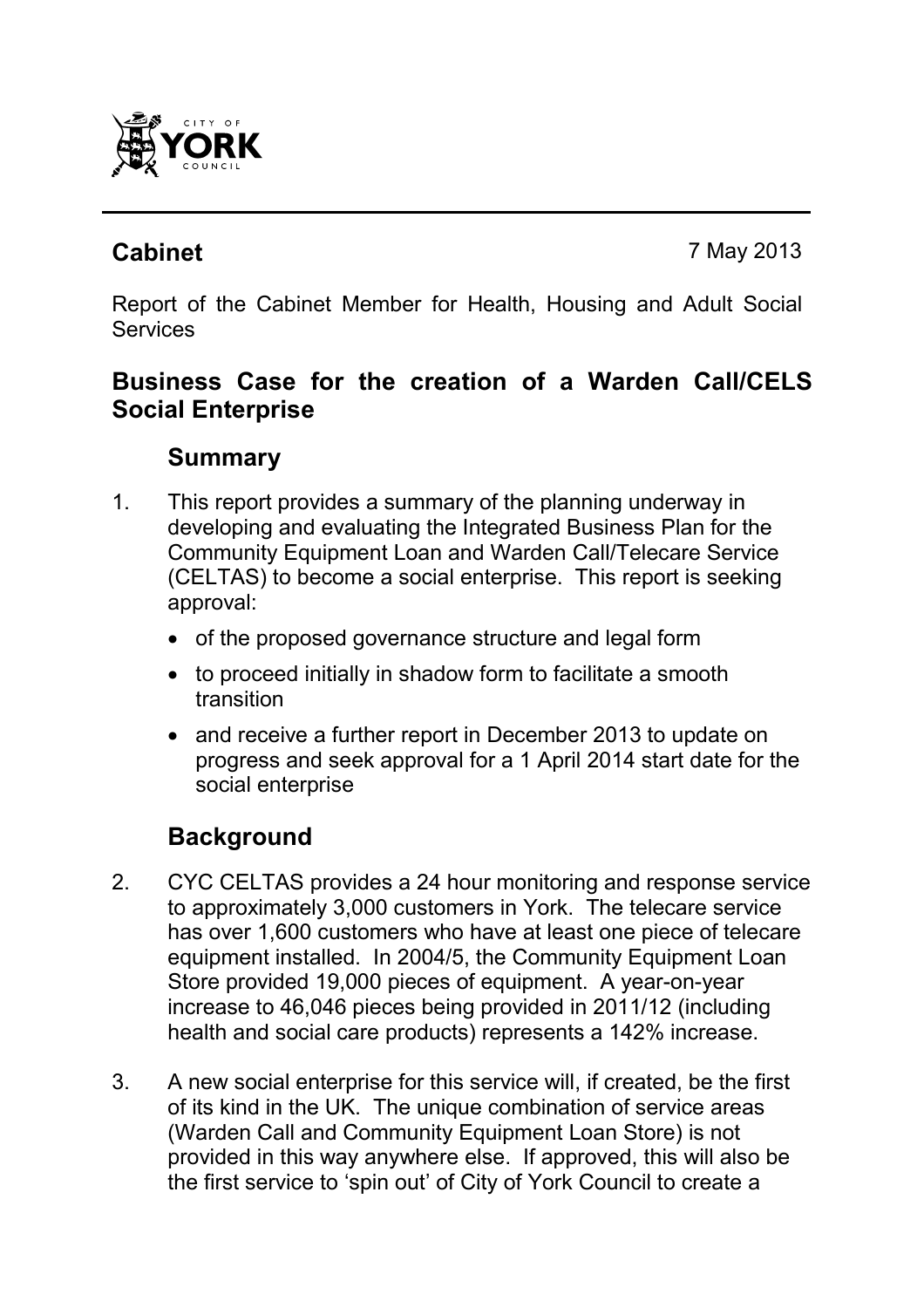mutual that is majority staff-owned and with the council continuing to have part ownership.

### **The Development of Public Service Mutuals**

4. The desire to create social enterprises as an alternative delivery model to public services has been driven by the Cabinet Office where the Mutuals Team states:

*"The case for public service mutuals is a simple one. Mutualisation can transform the delivery of public services. Mutuals can deliver substantial benefits to a wide range of public service stakeholders."* 

- 5. Evidence demonstrates the benefits of greater employee ownership and/or control includes:
	- **Increased productivity** eg Central Surrey Health made 41% productivity gains – creating 76 more treatment slots for patients per week
	- **Increased motivation**  eg In Central Surrey Health 98% of coowners say they go beyond what is normally required. The industry norm is 84%
	- **Increased innovation**  eg Central Essex Community Services, following a staff proposal, is funding a pilot using iPads to give patients requiring speech and language therapy their interventions remotely and save them travelling to clinics
	- **Increased employee wellbeing**  eg Employee wellbeing tends to be higher in mutuals. Absenteeism is often lower, for example Sandwell Community Caring Trust saw absenteeism fall from 22% to less th*an 1% over a 10-year period*
- 6. Drivers for change:
	- service needs to consider alternative options in the face of current fiscal pressure
	- "personalisation" of services and emergence of personal budgets will lead to a more direct relationship between customers and providers leading to more competition between providers
	- City of York Council's services will need to change, to become more competitive and to keep up with these developments, if they are to survive and thrive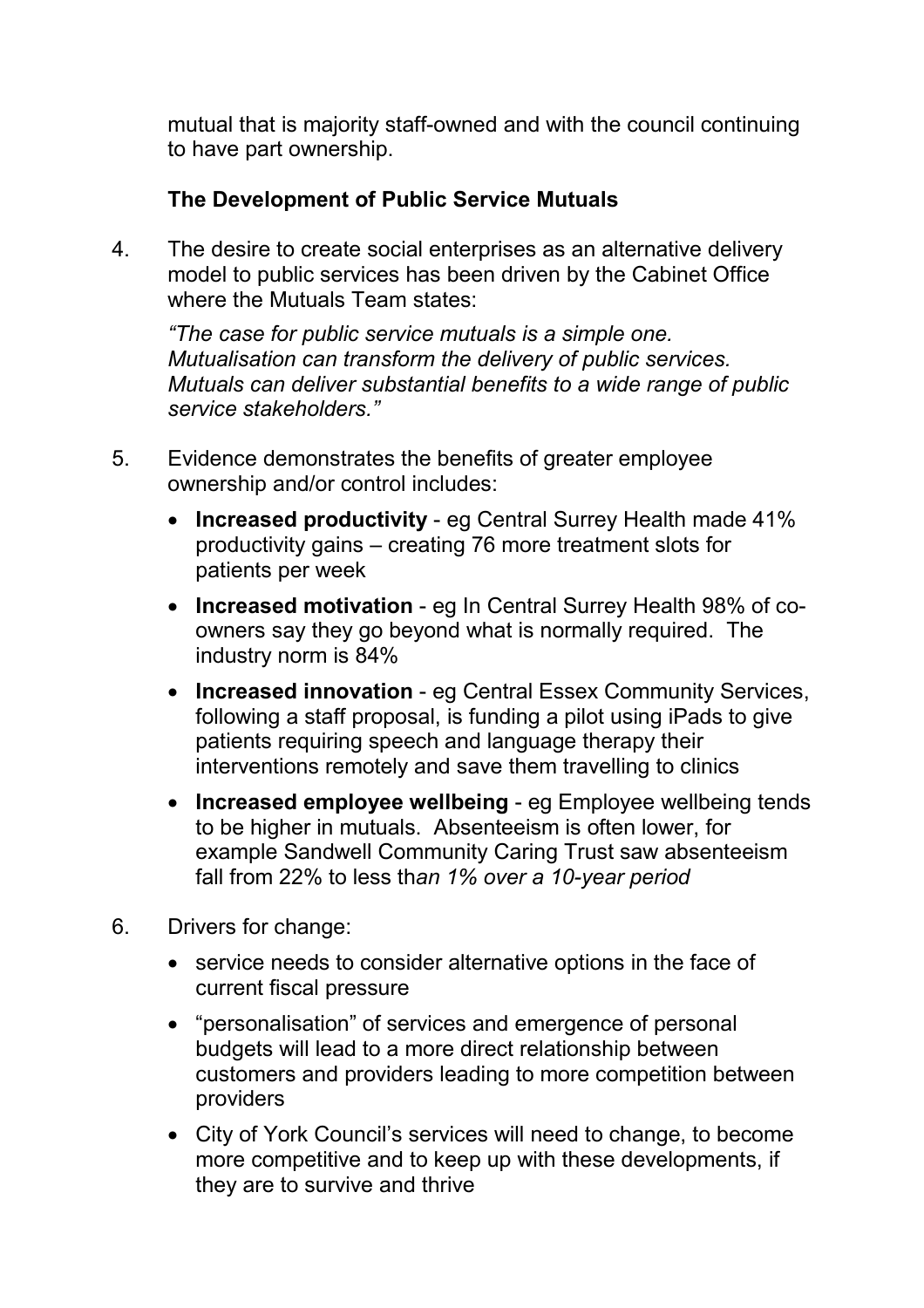- transfer of services to new social enterprise will help meet dual aims: modernisation and the reduction of costs
- development as a social enterprise will help the service, which is highly valued by the people who use it, to develop and thrive in a competitive market
- 7. The team developing the CELTAS Social Enterprise believe that:
	- the new service will be more flexible and responsive to client needs
	- new business opportunities can be realised to help secure financial efficiency and sustainability
	- the new organisation is intending to work closely with Science City York to ensure it is at the forefront of technological developments thereby providing the customers with the most innovative solutions possible to maintain their independence
	- staff working within the new organisation will be more motivated and driven to work harder, smarter and more consistently as they have greater ownership of and involvement with the business
	- financial surpluses will be invested in the organisation to fund development of the service, technology and workforce to ensure the service is as good as it can be
	- innovation in equipment and provision of a wider range of options will be invested in (using financial surpluses) and the new organisation will be flexible enough to be able to respond quickly to new market developments
- 8. The CELTAS project team also believe that to be able to function successfully in the changing market, the service needs to be able to compete on price as well as quality. By being able to use innovative and creative business ideas they hope to create a business that can use any surplus money to allow greater service provision to more customers (ie in line with the demographic projections) at no extra cost to the council.

# **Consultation**

9. The CELTAS project team have been engaging with staff since the concept of Right to Provide/social enterprise development became a viable option. The project team recognise that they must continue to engage with all staff to ensure they understand and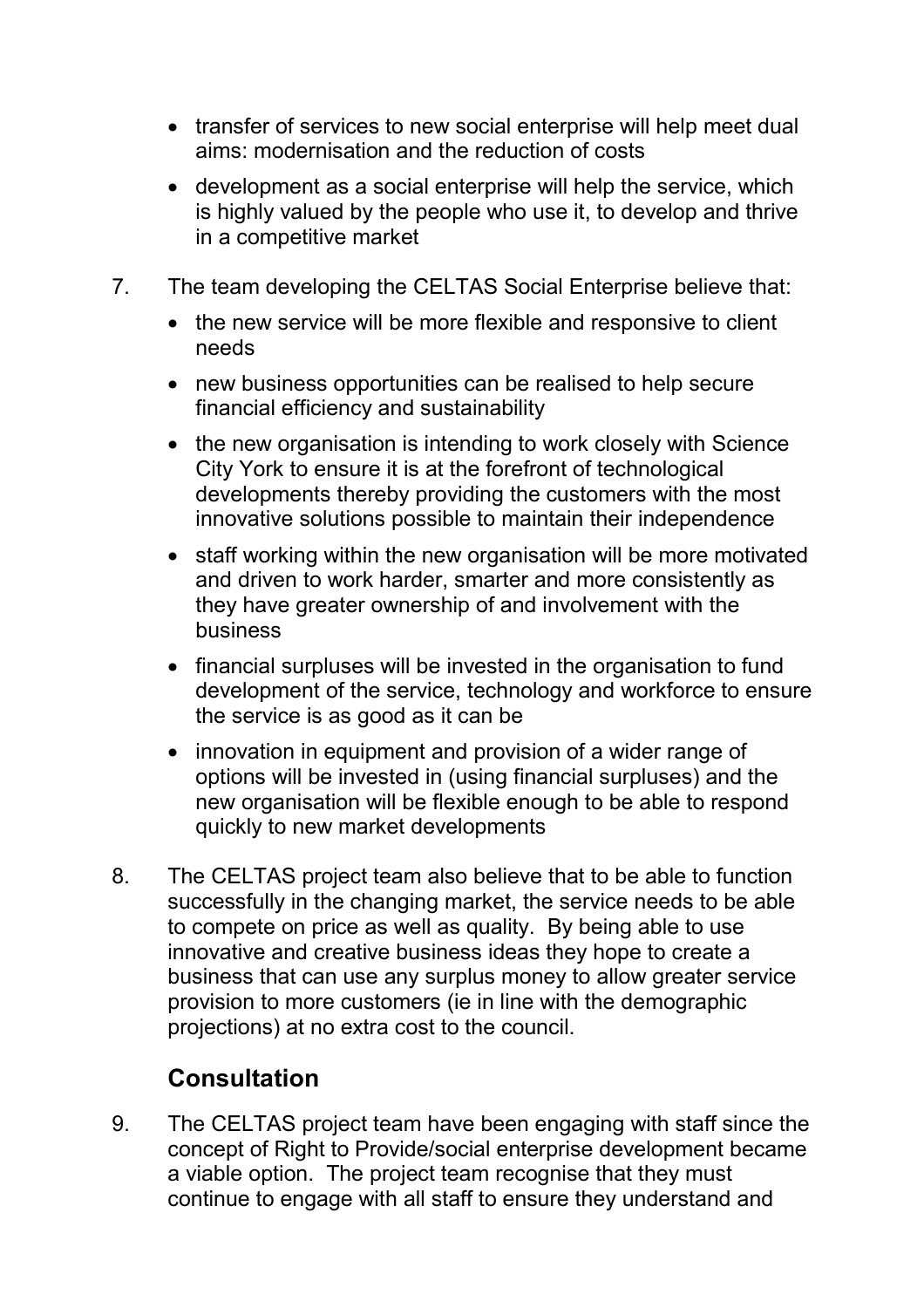can then decide if they agree with the vision and development of the social enterprise.

- 10. Three workshops were held for the CELTAS staff. The first workshop in October was to address any issues/concerns and answer any questions that they had, as well as introducing the 'spinning-out' process and running a 'visioning' session to help shape the look and feel of any new enterprise. In the second workshop we discussed the vision, mission and values of the potentially new organisation, and again addressed any issues, concerns or questions that they had. A further session was held (in early December) with staff to communicate the progress that had been made and, again, answer any issues, concerns or questions that they had. We also produced and issued a Frequently Asked Questions paper to address the 60+ questions raised by staff during the business planning process.
	- at the time of writing the majority of staff have had a 1:1 sessions during which all have agreed that they will completely commit to this if the decision is that we proceed to a Social **Enterprise**
	- staff have also attended workshops with the CEO of Social Adventures who spoke to them about having been through the process and what life is like on the other side. These workshops were very well received by staff
	- discussions have taken place with health and other external stakeholders. Meetings with staff have been held with Unison and GMB in attendance where possible and discussions held at the ACF DJCC
	- in addition Unison and GMB have fed back the concerns of staff in meetings they have held during the work to date on the Social Enterprise. These have then been responded to by managers in the service, in a Frequently Asked Questions document and the provision of HR advice on TUPE and pensions
- 11. The initial work completed by the whole staff group is shown below in the vision, mission and values that they have set for the new organisation.
- 12. The Social Enterprise's vision describes its ambition and what it is the organisation hopes to achieve: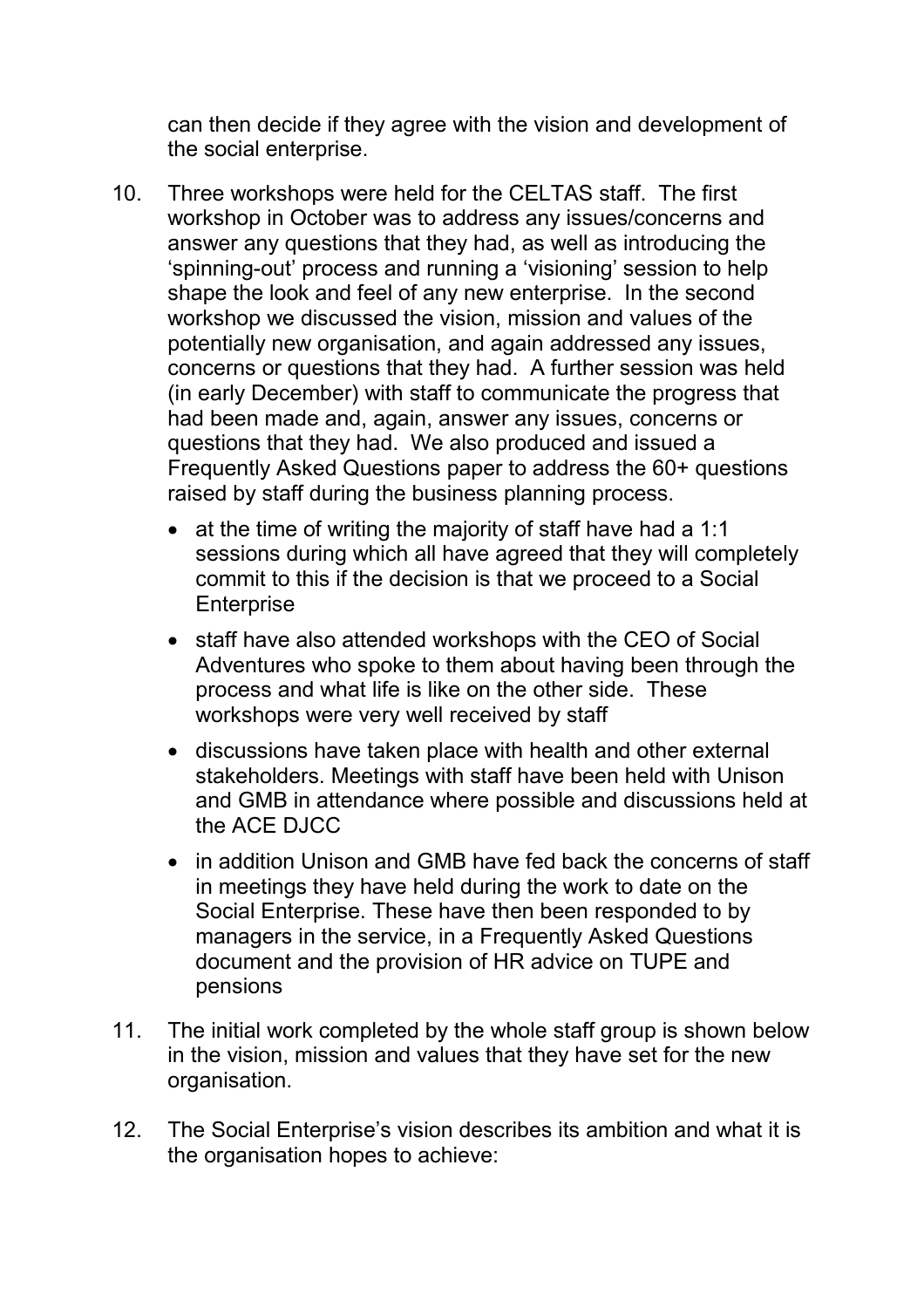*We will create a high quality, comprehensive and sustainable telecare and equipment service that redefines care delivery, and helps people manage their lives and stay independent in their own homes through life enhancing equipment solutions.* 

- 13. The mission sets out how the enterprise will achieve this vision. The enterprise would achieve the vision by:
	- supporting social, health and wellbeing by offering advice, signposting and a wide range of solutions to our customers
	- working with partner organisations across all sectors to prevent hospital admissions and prolonging, wherever possible, a quality of life at home
	- providing support and reassurance for both formal and informal carers
	- being committed to equality and fairness
- 14. The customers are at the centre of everything the business will do; the organisation understands that every customer is unique and will treat them that way. The values will be at the heart of the organisation and will create the culture and influence the way the organisation and its members conduct themselves:
	- COMMITMENT we pride ourselves on our commitment to maintaining the public trust and respect through a commitment to the highest standards of customer service
	- INTEGRITY we will be truthful, open and honest; we will maintain consistency in our actions, values and principles
	- RESPECT we keep our promises. All actions are guided by absolute honesty, fairness and respect for every individual
	- SERVICE EXCELLENCE we strive to be the best that we can be and to deliver excellence in everything we do
	- PASSION we will use energy, dedication and commitment to make a difference by helping our customers improve their health and to change their lives for the better
	- COMMUNITY we are perceived as a trusted partner and dependable community resource
	- TEAMWORK respect the value and contribution of each individual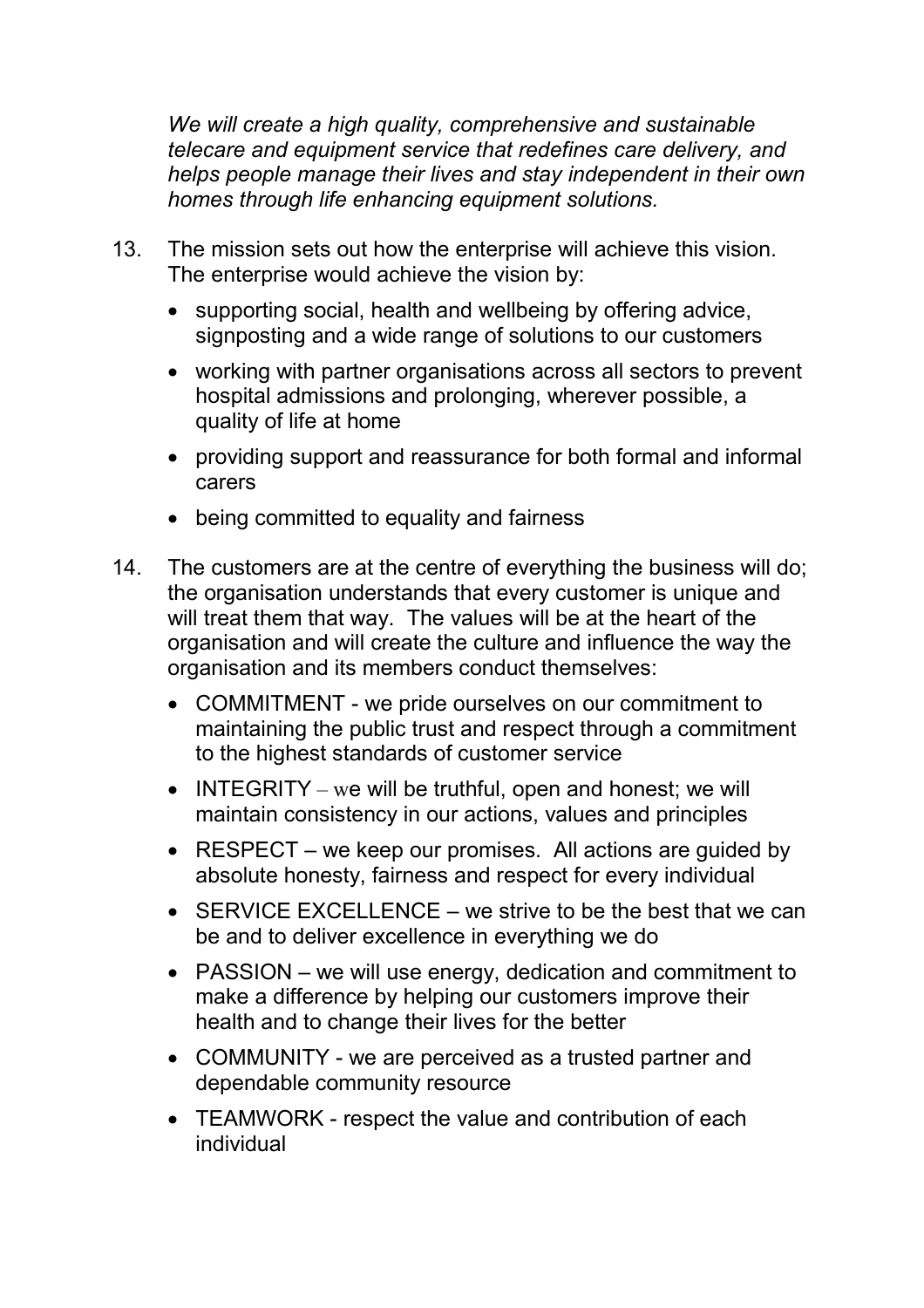- 15. Two externally facilitated focus groups have been held to assist understanding of the views of customers and interested others. They were well attended and a number of local groups as well as customers and family members were represented.
- 16. The proposal has also been discussed within the Older Peoples Provider Forum, Age UK and at the York Older Peoples Assembly. The themes running through all of the discussions held so far are:
	- overall that they were extremely happy with the current service and were passionate advocates of its continuation
	- concerns regarding whether there will be a financial impact on customers
	- some were worried about changes to the service as they appreciated its quality and wanted as many people as possible to enjoy the service in the future
	- customers (and carers) of the service were most interested to hear about benefits of any planned changes to the organisation of the service
	- requests were made for a prompt update of the outcome of the Cabinet decision and a clear explanation of the advantages of the move from a council-provided service to a social enterprise
- 17. An information sheet was prepared for customers with the assistance of our communications team and this was sent out to all warden call customers along with a feedback form to allow customers to be able to voice their thoughts.
	- to date 559 replies have been received and 67.4% are in favour, 19.7% would like more information and 12.9% disagree
	- ten telephone messages have been left on the dedicated phone line, two of which were in favour, three did not have any comments to make, three wanted more information, one left no message and one was cut off
- 18. A dedicated email address has been available to allow customers and their families to provide us with their comments electronically.
	- so far five emails have been received three requesting further information and two in favour as long as the price does not change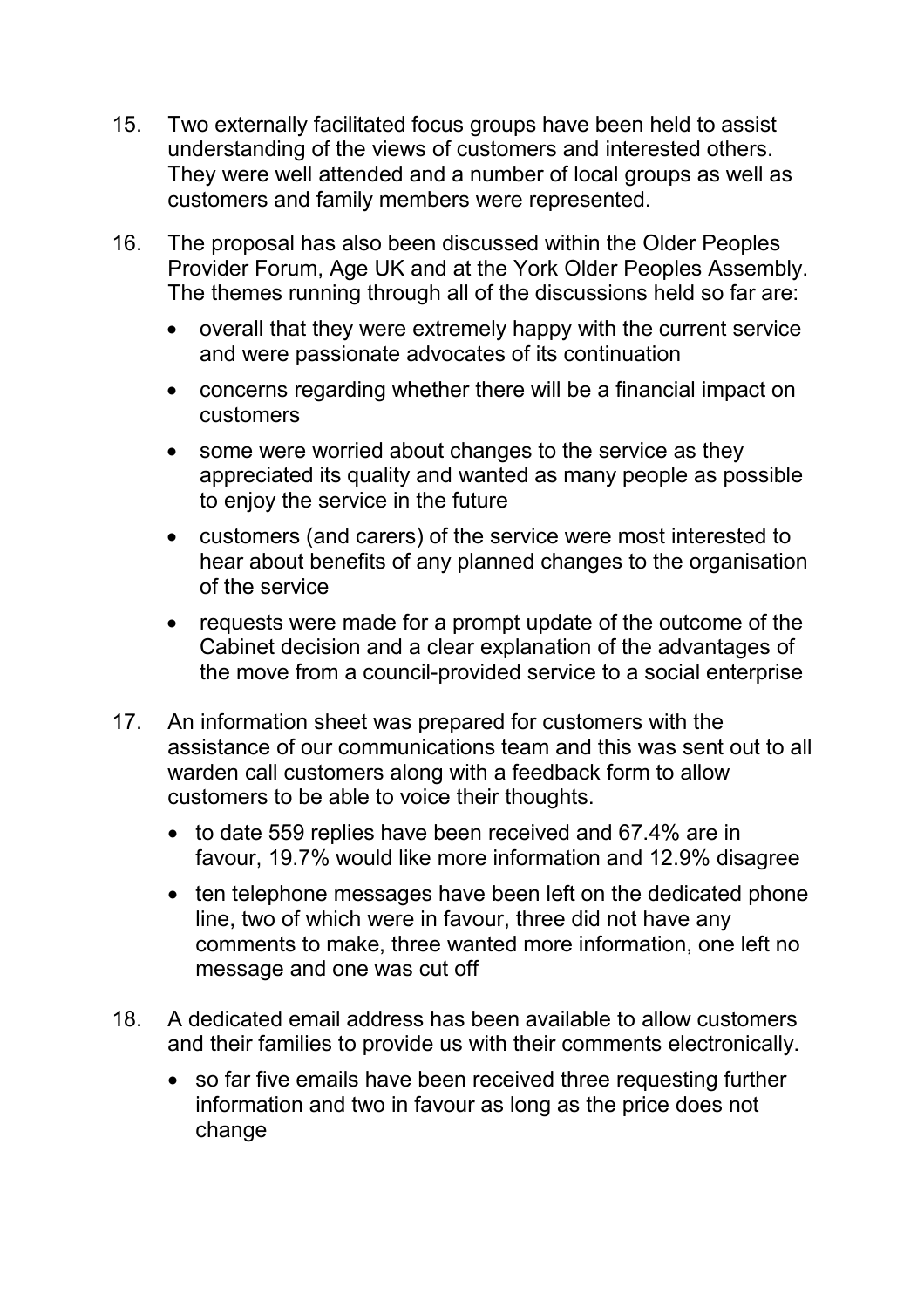- 19. The information sheet has also been available on the CYC website showing the email address for anyone to leave comments if they wish to do so.
- 20. It is the intention to use this feedback to continue dialogue with customers and third sector organisations throughout the transition phase to ensure all are being included in the process and kept up to date with information on progress.
	- the greatest number of comments relate to concerns that the SE will mean increases in charging
- 21. There is a proposed consultation with customers on the introduction of a tiered charging system for warden call customers due to take place through the end of April and into the beginning of May. A report will then be presented in June to the Cabinet Member for Housing, Health and Adult Social Care.

# **Options**

## **Proposed governance structure and legal form**

- 22. Expert legal advice has been taken from Bates, Wells and Braithwaite (the UK's leading charity and social enterprise lawyers) on appropriate legal forms for the new enterprise<sup>1</sup>. They have recommended two potential options as being the most appropriate for meeting the requirements, both of which would involve constituting the new enterprise as a Company Limited by Guarantee.
- 23. A Company Limited by Guarantee in an incorporated legal form meaning that it is able to enter into contracts (including employment contracts) and own property in its own right. It has limited liability so that its members cannot be held liable for more than the nominal guarantee of £1. Members will generally not incur personal liability unless it can be shown they failed to fulfill their duties.
- 24. The first option would be to establish the enterprise as a Company Limited by Guarantee in the form of a Community Interest Company (CIC). A CIC is a particular type of company that uses its assets and profits for the community benefit and is regulated by both Companies House and the CIC regulator. To be registered

 $\overline{a}$  $1$  Refer BWB Governance and Legal Form Options Paper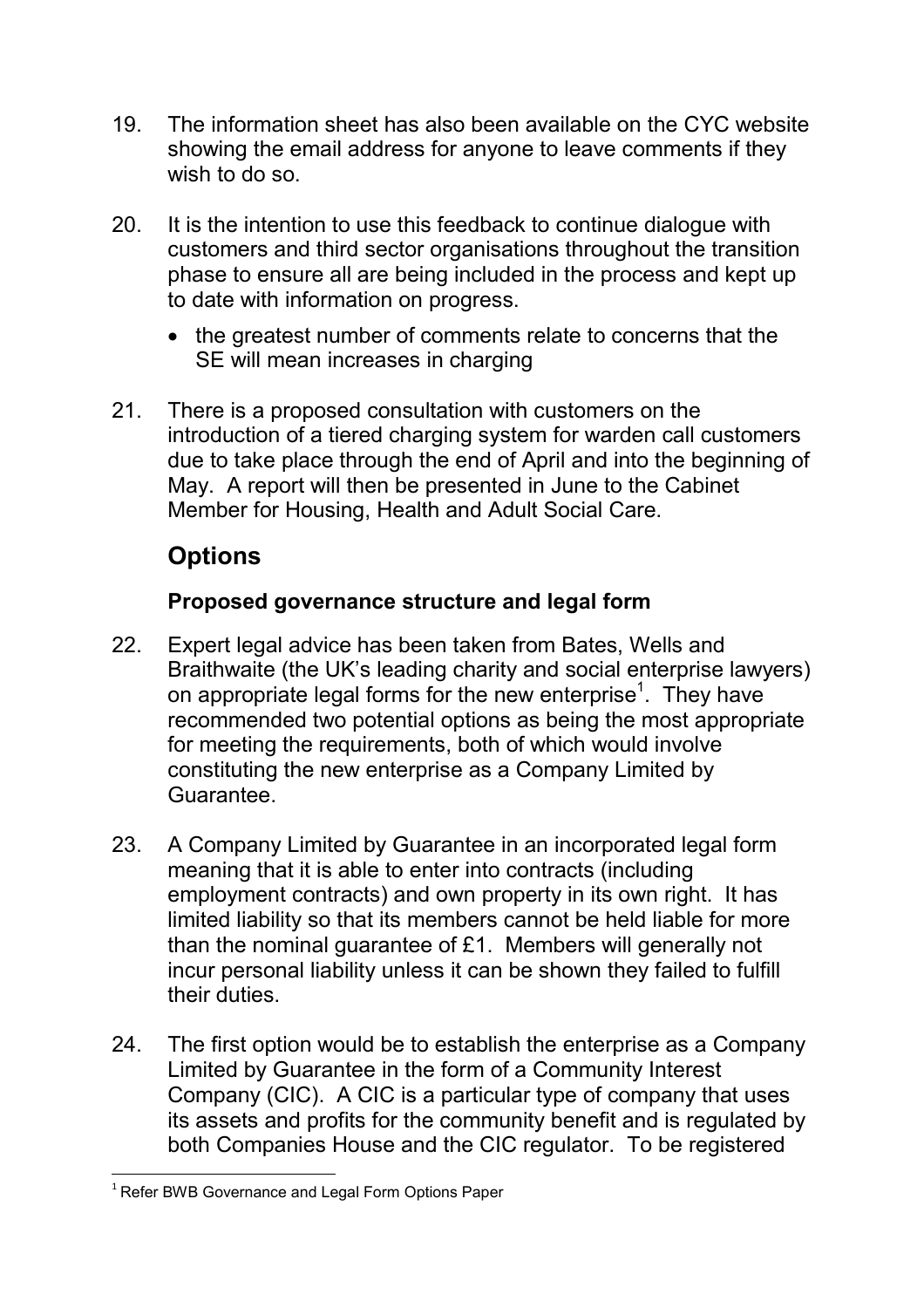as a CIC, a company must show that it is established in the interests of the community; and each year the directors must complete a form demonstrating how it has met the community interest. The Articles must also conform to the statutory requirements; in particular it must have an asset lock which means that the wealth of the company can never be distributed privately to individuals or for non-community interest purposes. Therefore, the assets must be used solely for the community interest or transferred to another organisation which also has an asset lock such as a charity or another CIC.

- 25. The second option is to establish the enterprise as a Company Limited by Guarantee in the form of a Charitable Trust. Charity is a status that attaches to an underlying legal form rather than a legal form of itself. There are potential financial benefits associated with charity status. The first is that any surpluses generated by the enterprise would be exempt from corporation tax. The second is that the enterprise may be able to benefit from zero rated VAT on some of its services as a charity, meaning that the new enterprise would not be required to charge customers VAT and would be able to recover any VAT it is charged on supplies and other inputs.
- 26. It is recommended that the new organisation is established as a Community Interest Company (CIC), in the form of a Company Limited by Guarantee. As a CIC there is the flexibility to offer staff ownership in the form of membership of the enterprise. This would be difficult if not impossible as a charity as trustees of charities must be unpaid. The Community Interest Company form also provides a degree of regulation and an asset lock.
- 27. It is proposed that the new organisation will have a governance structure that is proportionate and appropriate to the scale of the organisation. Two forms of membership of the new enterprise are proposed. Staff would be "staff members" with the power to nominate and elect a "staff director" from their group to take a position on the board of the new enterprise. There will be five "members" who will be responsible for the strategic management of the business and will hold the statutory responsibilities of company directors under company law. Alongside the "staff director", will be the chief executive officer and three non-executive directors. We propose that the City of York Council in the first instance appoints the chief executive officer (with future performance management, removal and appointment of this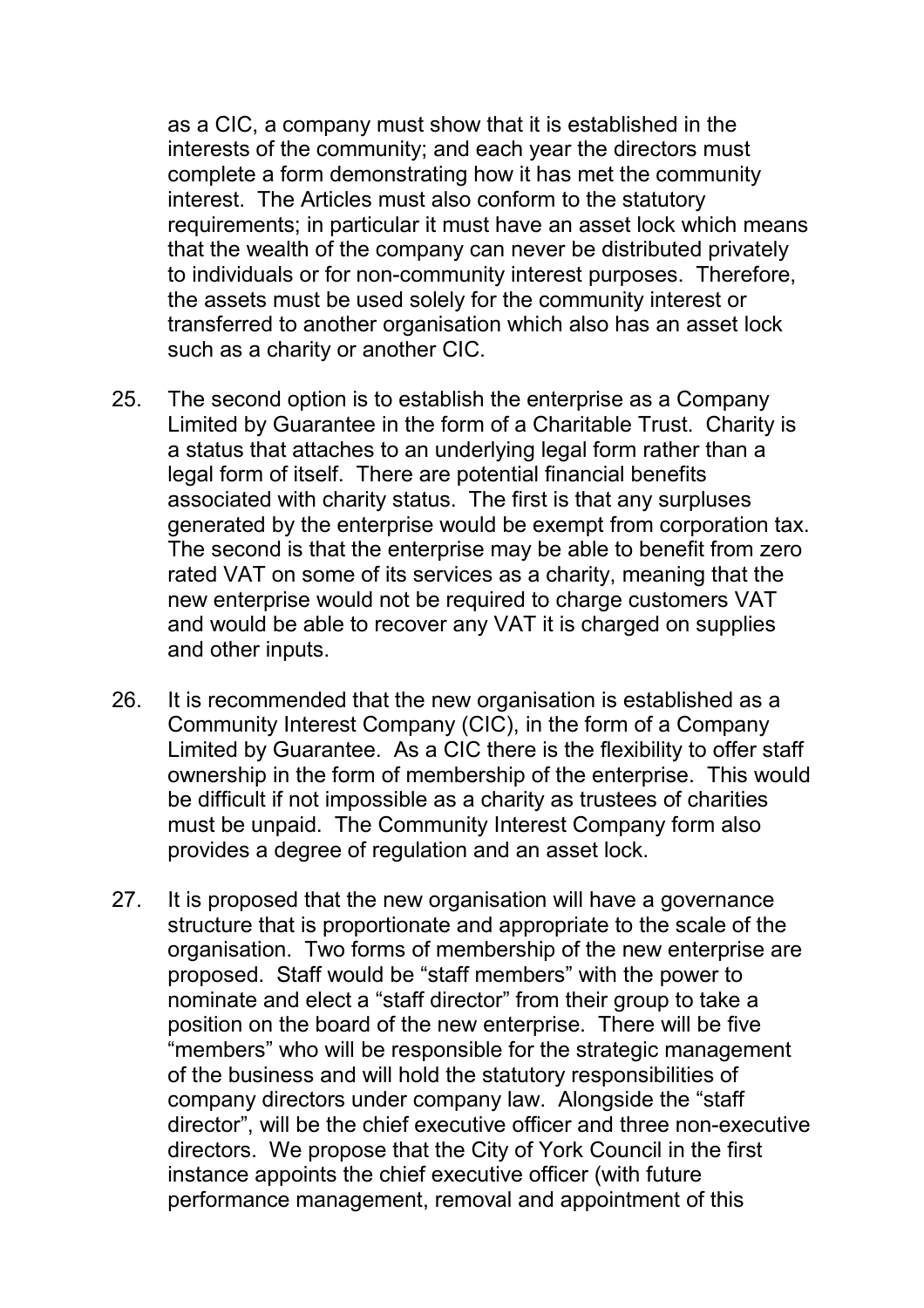position then becoming the responsibility of the board). The LA will retain the power to appoint one non-executive to the board, thereby influence but avoiding the need to consolidate accounts or take on any future liabilities of the enterprise – the LA would effectively retain 20% ownership through the non-executive director. See Figure 1 below – proposed governance structure.

- 28. In addition to the governance structure proposed, one or more advisory committees will be established to enable different key stakeholders/stakeholder groups, including users, to be involved and have their input to the new organisation. Whilst these committees would not have any formal decision making abilities, it is anticipated that any key outcomes/requests/etc. From these meetings would be tabled at the management team meeting, and latterly the board meeting.
- 29. As well as user representation on one or more advisory committees, a user could also be appointed a non-executive director provided that they have the appropriate skills and experience.

#### **Rationale for ownership model**

- ownership by staff increases buy-in and involvement in design and delivery of services, productivity, innovation and organisational resilience
- aligns with Localism Act, Open Public Services, National policy and changing delivery landscape
- recognises that the LA is a customer of services and has a need to secure delivery of statutory services
- LA power to appoint one non-executive to the board, thereby influencing but avoiding the need to consolidate accounts or take on any future liabilities of the enterprise
- 20% is the threshold of influence LA ownership stake >20% would mean that the council would be required to account for liabilities of the SE in annual reports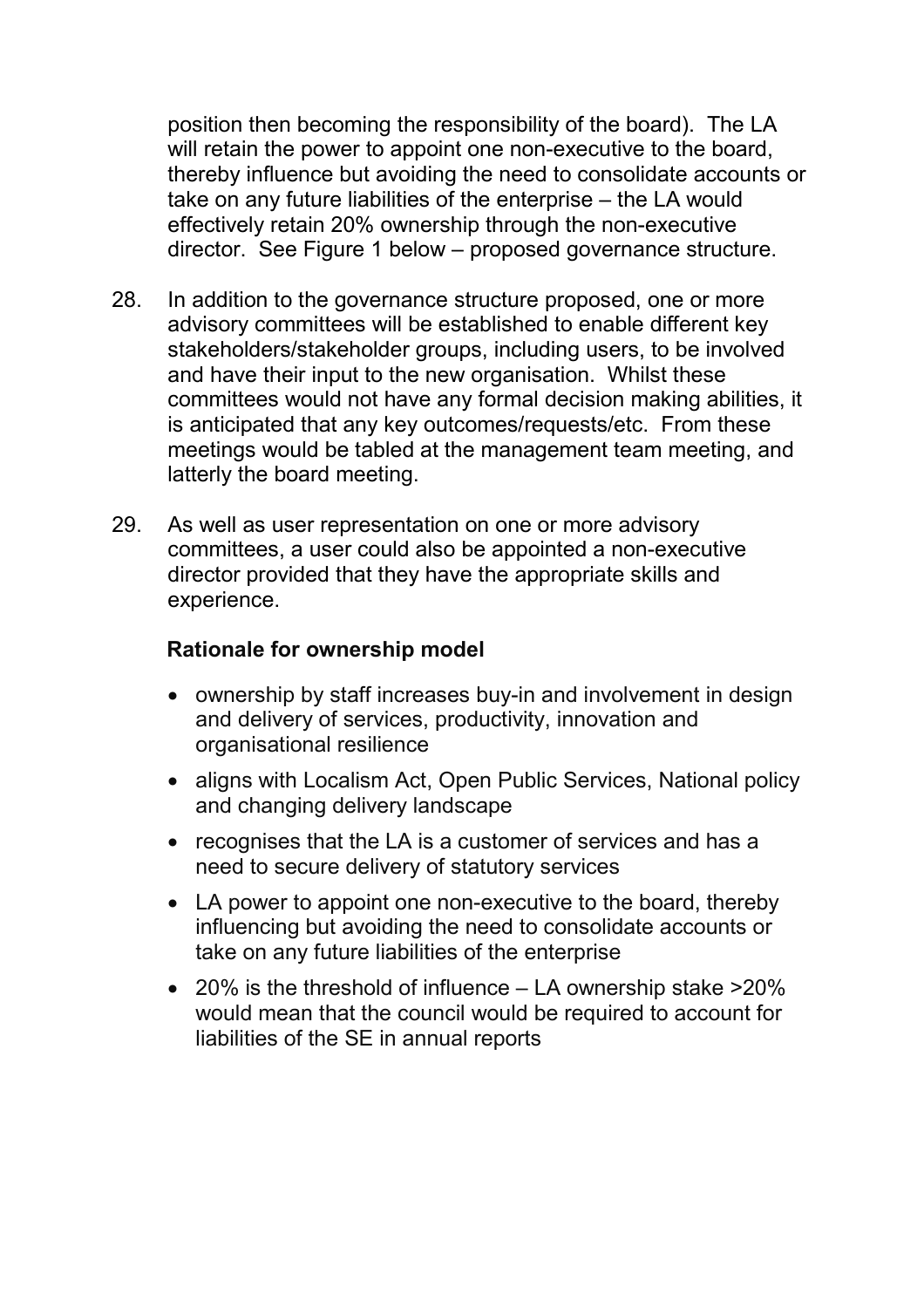

30. It is proposed that the above governance structure is established and run in shadow form from May/June 2013 up until go-live in January/April 2014 (timescales to be confirmed). This will enable coaching and mentoring of the management team (and board), as well as any issues to be identified and rectified before the new organisation is formally awarded the CELTAS contract.

# **Analysis**

- 31. The options and recommendations presented above regarding the legal form and governance structure for an independent social enterprise assumes that CYC, by approving the Expression of Interest, has agreed that the preferred option for the future service delivery of CELTAS is by an independent social enterprise.
- 32. Below is a summary of the main options that are available to CYC/CELTAS team and the impact that each option has on the key considerations addressed during the development of the Business Plan. The 'Do Nothing' and 'CELTAS is outsourced' options have not been covered below as it is felt that these options are least in-line with the intention of the Business Plan. (Note: This summary focuses on the delivery models rather than different legal forms, as this has already been addressed in the BWB Governance and Legal Form Options Paper).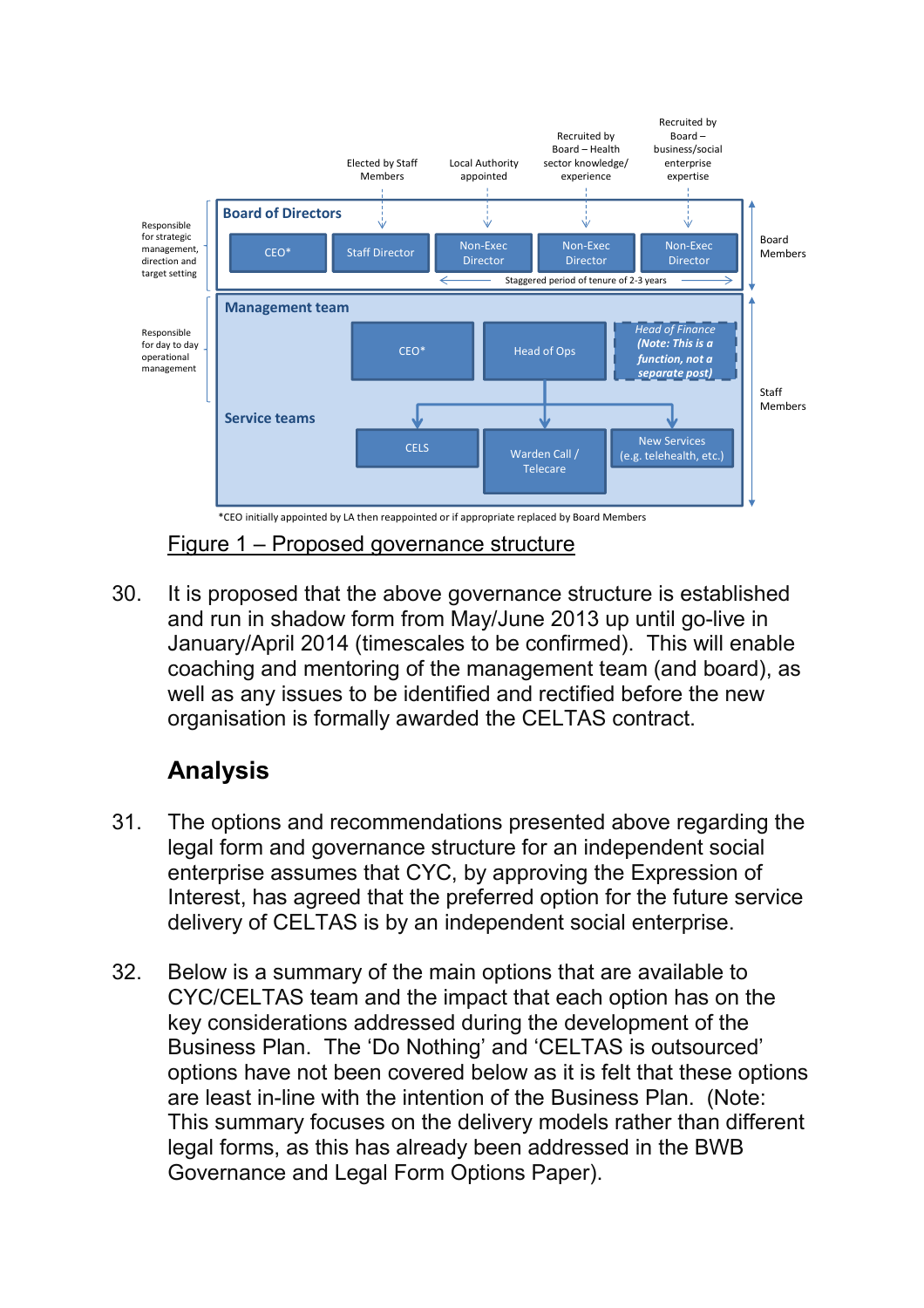|                                               | <b>Alternative Options</b>                                                                                                                                                                                                                                                                                                                                                                                                                                                                                                                                                                                                                                                                                                                                                                                                           |                                                                      |  |  |
|-----------------------------------------------|--------------------------------------------------------------------------------------------------------------------------------------------------------------------------------------------------------------------------------------------------------------------------------------------------------------------------------------------------------------------------------------------------------------------------------------------------------------------------------------------------------------------------------------------------------------------------------------------------------------------------------------------------------------------------------------------------------------------------------------------------------------------------------------------------------------------------------------|----------------------------------------------------------------------|--|--|
|                                               | 1                                                                                                                                                                                                                                                                                                                                                                                                                                                                                                                                                                                                                                                                                                                                                                                                                                    | $\overline{2}$                                                       |  |  |
| <b>Key</b><br><b>Considerations</b>           | <b>CELTAS as an independent</b><br>social enterprise with part<br>ownership by CYC.                                                                                                                                                                                                                                                                                                                                                                                                                                                                                                                                                                                                                                                                                                                                                  | <b>CELTAS as an independent</b><br>staff-owned social<br>enterprise. |  |  |
| Ownership                                     | 20% ownership by CYC, 40% by<br>staff (incl managers) and 20% by<br>each of the two other non-<br>executive directors.                                                                                                                                                                                                                                                                                                                                                                                                                                                                                                                                                                                                                                                                                                               | 100% owned by CELTAS<br>staff.                                       |  |  |
| Asset (and<br>Liabilities)<br><b>Transfer</b> | It is proposed that assets will be<br>transferred to the new<br>organisation at market value<br>(given the relatively low value of<br>the equipment and also that no<br>buildings or land is being<br>transferred), else they will be<br>leased at a 'peppercorn rent' rate.<br>If the latter approach is used<br>(which is the default method that<br>has been used by groups<br>spinning-out under 'Right to<br>Provide') the responsibility for the<br>maintenance and replacement of<br>assets would lie with the new<br>organisation (or if CYC prefers<br>the responsibility could remain<br>with CYC). This avoids the issue<br>of state aid <sup>2</sup> as these assets<br>would be made available to the<br>successful bidder as part of the<br>contractual terms, rather than<br>specifically to the new<br>organisation. | As per option 2.                                                     |  |  |
| Procurement /<br>commissioning<br>route       | No automatic procurement<br>exemption for any contracts, but<br>uncontested contract agreed for<br>initial (current) contracts.                                                                                                                                                                                                                                                                                                                                                                                                                                                                                                                                                                                                                                                                                                      | As per option 2.                                                     |  |  |

 2 The total de minimis aid provided to any undertaking must not exceed 200,000 Euros over any period of three fiscal years.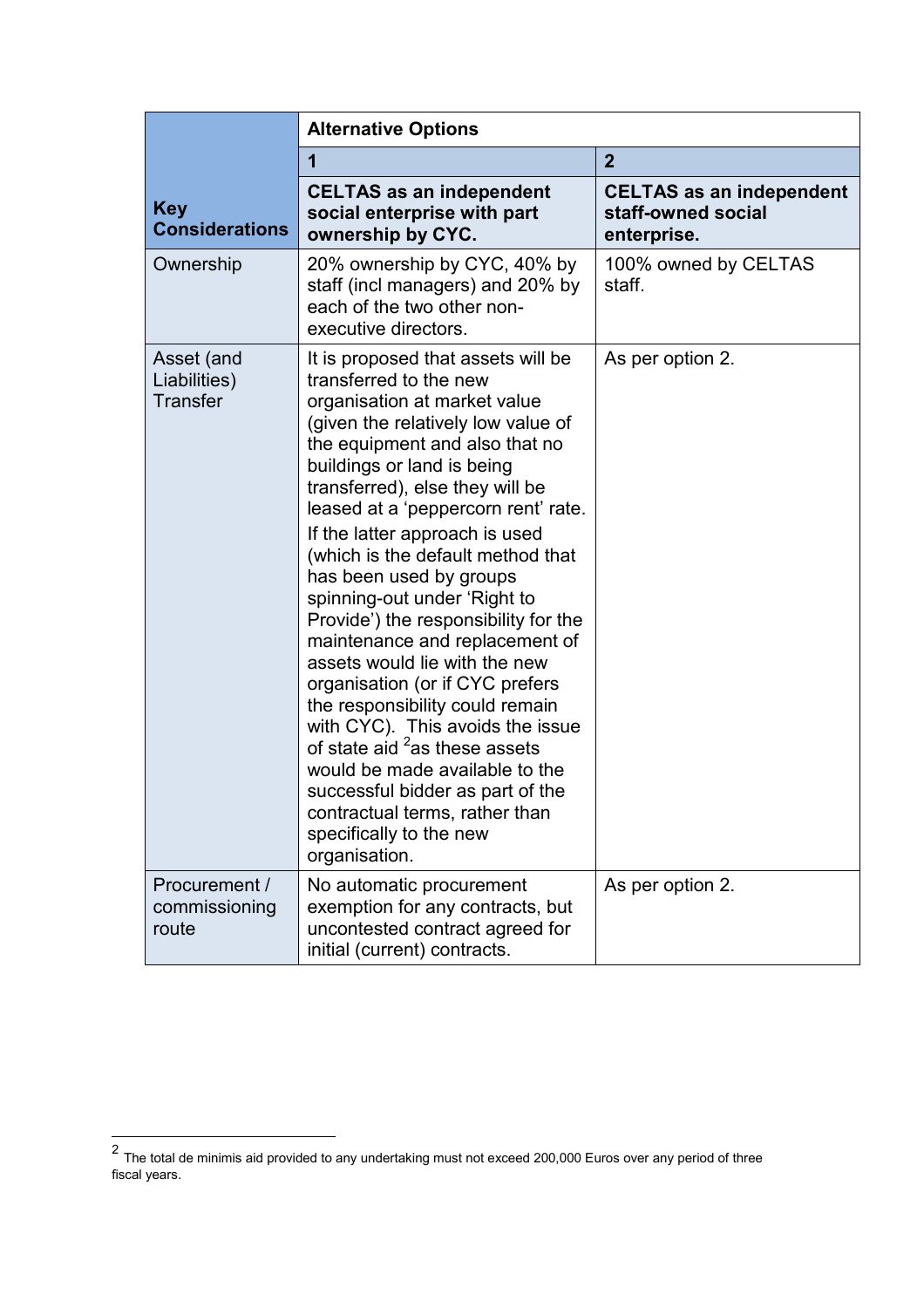|                                                                  | <b>Alternative Options</b>                                                                                                                                                                                                                                                                                                                  |                                                                                                                                                                                                                          |  |  |
|------------------------------------------------------------------|---------------------------------------------------------------------------------------------------------------------------------------------------------------------------------------------------------------------------------------------------------------------------------------------------------------------------------------------|--------------------------------------------------------------------------------------------------------------------------------------------------------------------------------------------------------------------------|--|--|
|                                                                  | 1                                                                                                                                                                                                                                                                                                                                           | $\overline{2}$                                                                                                                                                                                                           |  |  |
| <b>Key</b><br><b>Considerations</b>                              | <b>CELTAS as an independent</b><br>social enterprise with part<br>ownership by CYC.                                                                                                                                                                                                                                                         | <b>CELTAS as an independent</b><br>staff-owned social<br>enterprise.                                                                                                                                                     |  |  |
| <b>Access to Local</b><br>Government<br>Pension<br>Scheme        | The new organisation would need<br>to apply to North Yorkshire<br>County Council LGPS to gain<br>admitted body status (ABS), or<br>possibly the comparable admitted<br>status for community bodies<br>(CAB) - the appropriate route for<br>the new organisation will be<br>decided by the LGPS - to enable<br>continued access to the LGPS. | As per option 2.                                                                                                                                                                                                         |  |  |
| <b>Mutualisation</b><br>Benefits (ie from<br>staff ownership)    | As a 40% staff (incl managers)<br>owned organisation, Mutuals<br>Taskforce evidence would<br>suggest that the benefits and<br>efficiencies will be greater than<br>an LATC but less than a 100%<br>staff owned enterprise.                                                                                                                  | Evidence shows that the<br>greatest benefits and<br>efficiencies are achieved<br>when organisations are<br>wholly owned by the staff.                                                                                    |  |  |
| Consequences<br>of failure (ie<br>making<br>continual<br>losses) | Limited liability status would<br>protect staff/owners against<br>liability of losses. Service would<br>be closed or staff could be<br>TUPE'd back to CYC/to a new<br>provider and staff continue to run<br>the service.                                                                                                                    | Limited liability status would<br>protect staff/owners against<br>liability of losses. Service<br>would be closed or staff could<br>be TUPE'd back to CYC/to a<br>new provider and staff<br>continue to run the service. |  |  |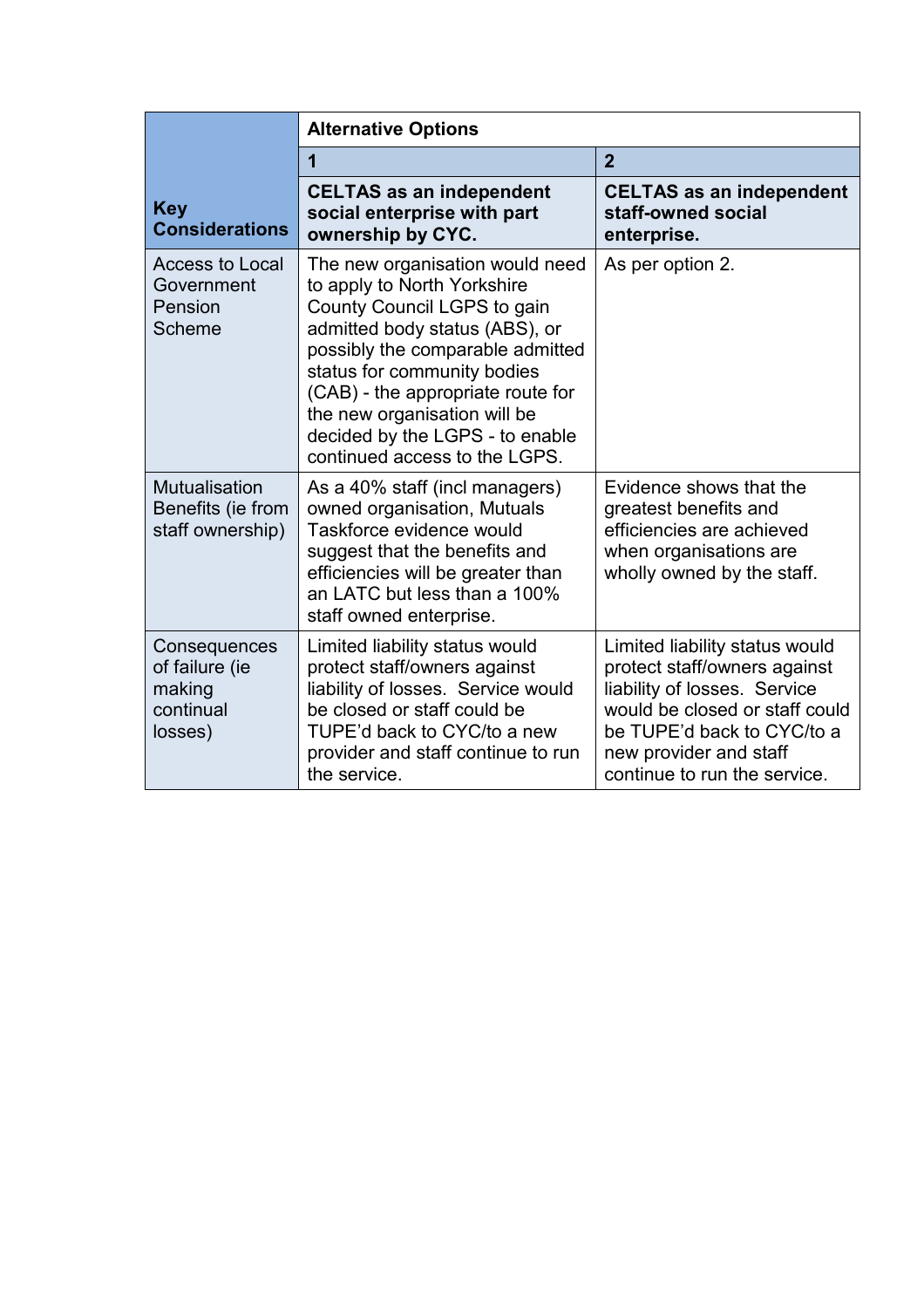|                                           | <b>Alternative Options</b>                                                                                                                                                                                                                                                                                                                                                                                                                                                                                                                                                                                                                                                                                                                                                                                                                                                                                                                                                                                                                                                                                                                                                                                        |                                                                                                                                                                                                                                                                                                                                                                                                                                                                                                                                                                                                                                                                                                                                             |  |  |  |
|-------------------------------------------|-------------------------------------------------------------------------------------------------------------------------------------------------------------------------------------------------------------------------------------------------------------------------------------------------------------------------------------------------------------------------------------------------------------------------------------------------------------------------------------------------------------------------------------------------------------------------------------------------------------------------------------------------------------------------------------------------------------------------------------------------------------------------------------------------------------------------------------------------------------------------------------------------------------------------------------------------------------------------------------------------------------------------------------------------------------------------------------------------------------------------------------------------------------------------------------------------------------------|---------------------------------------------------------------------------------------------------------------------------------------------------------------------------------------------------------------------------------------------------------------------------------------------------------------------------------------------------------------------------------------------------------------------------------------------------------------------------------------------------------------------------------------------------------------------------------------------------------------------------------------------------------------------------------------------------------------------------------------------|--|--|--|
|                                           | 1                                                                                                                                                                                                                                                                                                                                                                                                                                                                                                                                                                                                                                                                                                                                                                                                                                                                                                                                                                                                                                                                                                                                                                                                                 | $\overline{2}$                                                                                                                                                                                                                                                                                                                                                                                                                                                                                                                                                                                                                                                                                                                              |  |  |  |
| <b>Key</b><br><b>Considerations</b>       | <b>CELTAS as an independent</b><br>social enterprise with part<br>ownership by CYC.                                                                                                                                                                                                                                                                                                                                                                                                                                                                                                                                                                                                                                                                                                                                                                                                                                                                                                                                                                                                                                                                                                                               | <b>CELTAS as an independent</b><br>staff-owned social<br>enterprise.                                                                                                                                                                                                                                                                                                                                                                                                                                                                                                                                                                                                                                                                        |  |  |  |
| <b>Summary &amp;</b><br><b>Conclusion</b> | Similar levels of transitional<br>$\bullet$<br>activities required to establish<br>organisation as a CYC-owned<br>organisation.<br>Through its ownership (20%)<br>$\bullet$<br>there is, to an extent, a 'safety'<br>net' if service fails/continually<br>operates at a loss. (CYC<br>ownership of >20% would<br>mean that the council would<br>be required to consolidate the<br>accounts of CELTAS and<br>therefore any liabilities of the<br>organisation would still fall to<br>the council should the<br>organisation fail.<br>Joint ownership increases buy-<br>$\bullet$<br>in and involvement in design<br>and delivery of services,<br>possibly including a user as a<br>non-executive Director.<br>Aligns with Localism Act, Open<br>$\bullet$<br><b>Public Services, National</b><br>policy and changing delivery<br>landscape.<br>High level of benefit from<br>mutualisation.<br>High level of flexibility to grow<br>$\bullet$<br>and diversify service.<br>This is our preferred option<br>$\bullet$<br>as it provides the non-<br>centralised approach<br>required to grow the<br>business, whilst also having<br>direct involvement and<br>ownership from key<br>stakeholders, including<br>CYC. | Similar levels of<br>$\bullet$<br>transitional activities<br>required to establish<br>organisation as a CYC-<br>owned organisation.<br>No substantial 'safety net'<br>$\bullet$<br>if service fails/ continually<br>operates at a loss.<br>Aligns with Localism Act,<br>$\bullet$<br>Open Public Services,<br>National policy and<br>changing delivery<br>landscape.<br>Greatest benefit from<br>$\bullet$<br>mutualisation.<br>Greatest flexibility to grow<br>$\bullet$<br>and diversify service.<br>This option provides the<br>$\bullet$<br>non-centralised<br>approach required to<br>grow the business and<br>the ability to tailor the<br>governance and<br>management models<br>provide some further<br>advantages over an<br>LATC. |  |  |  |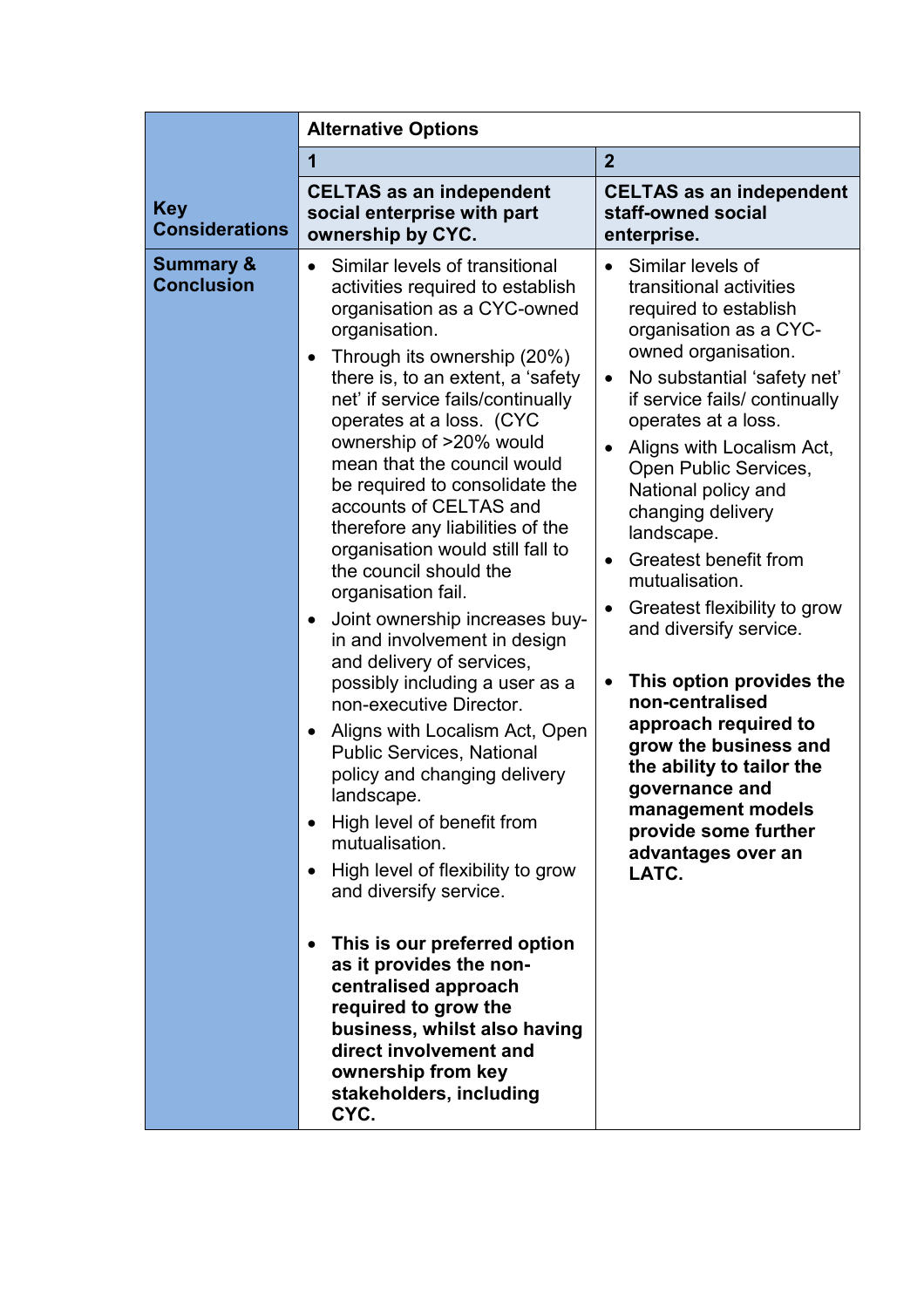- 33. Desirability of the Social Enterprise for the customers:
	- secures the future provision and development of these services – ability to retain surpluses and invest in service improvement
	- improved responsiveness decisions taken closer to the user, greater empowerment of frontline staff
	- new opportunities to expand service lines, innovate and develop partnerships to improve the quality of outcomes for users
	- builds on existing high standards/highly regarded services/ quality of service – provides clear vision to improve health and wellbeing outcomes
- 34. Desirability of the social enterprise for the council:
	- intangible benefit of ownership/association with innovative, high quality service provider
	- significant financial and service quality benefits for the council
	- provision of social care services to a wider audience through increased marketing and geographical spread
	- additional realisation of budgeted savings of £50k to £200k in years two to five made possible through introduction of additional revenue generating services
	- further notional savings due to no inflationary rise in la contributions over the period (c £194k), where funded customer numbers are also likely to grow
	- over time able to serve more customers for the same or less CYC funding

## **Feasibility**

- 35. Reasons to be confident that this is achievable:
	- existing service teams have established good reputation for high quality service delivery
	- significant opportunity to develop services in tangential markets with modest additional investment
	- sole focus of the enterprise on delivery services that enable and support independent living – less distraction for management team
	- management team are driven and committed support by appropriately qualified and experienced Board members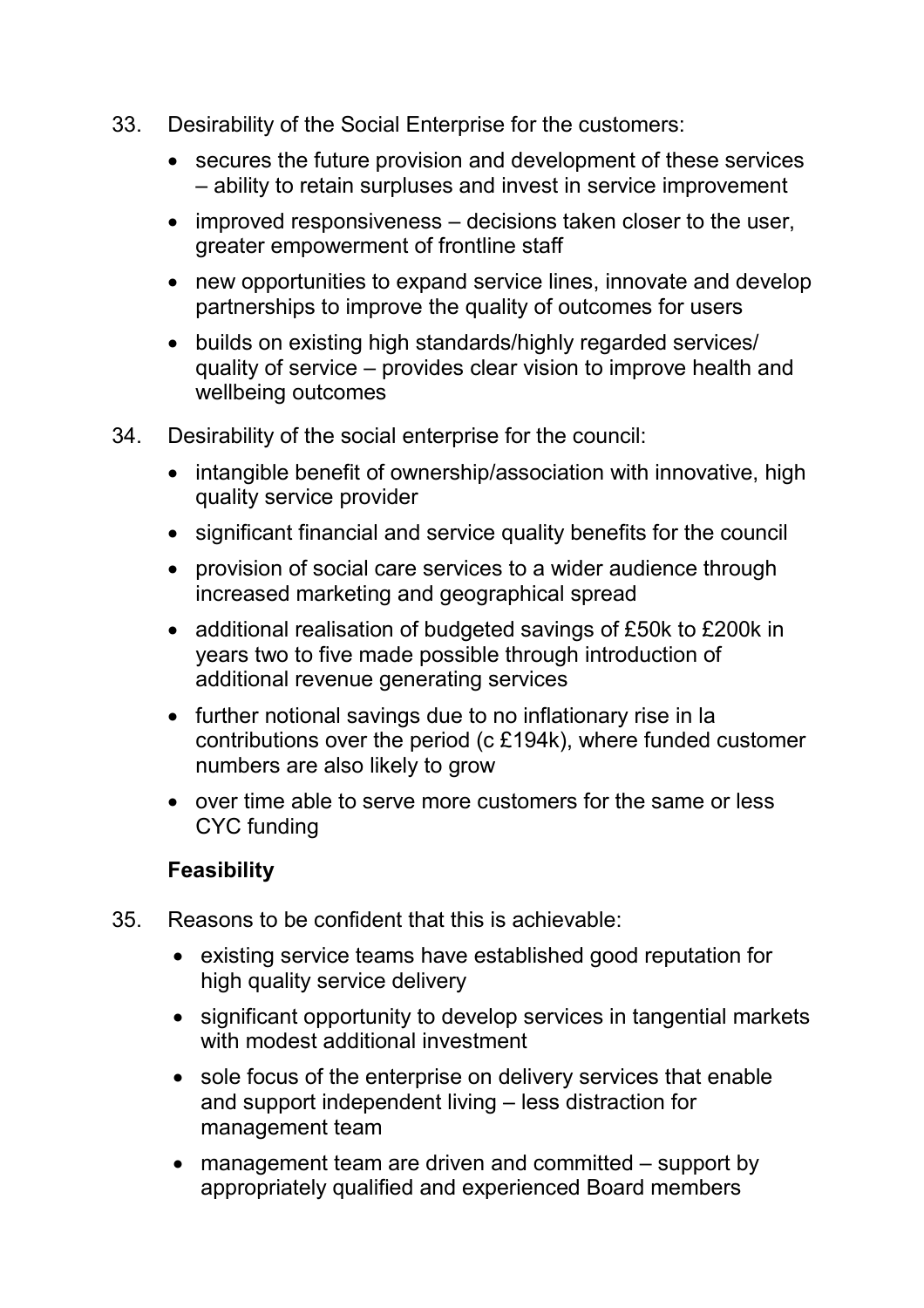- managed transition from CYC to run in "shadow form" for initial period prior to transition
- financial projections are balanced (ie not unduly optimistic)
- 36. Local demographic information show us that the service is currently only being provided to a small percentage of possible customers. Looking at the number of customers aged 80+ receiving a service from CELTAS compared to the whole population in York of people who are 80+, the data shown below indicates that there is a lot of potential market growth within York.
- 37. In total, there are 1,928 people recorded who are currently receiving these services out of an estimated 80+ population of 9,897 people in York. This equates to a market penetration of only 19.5%.
- 38. When looking at the equivalent number of customers over the age of 65 the percentage falls even lower indicating that the growth potential for the service is within this age range is even higher.

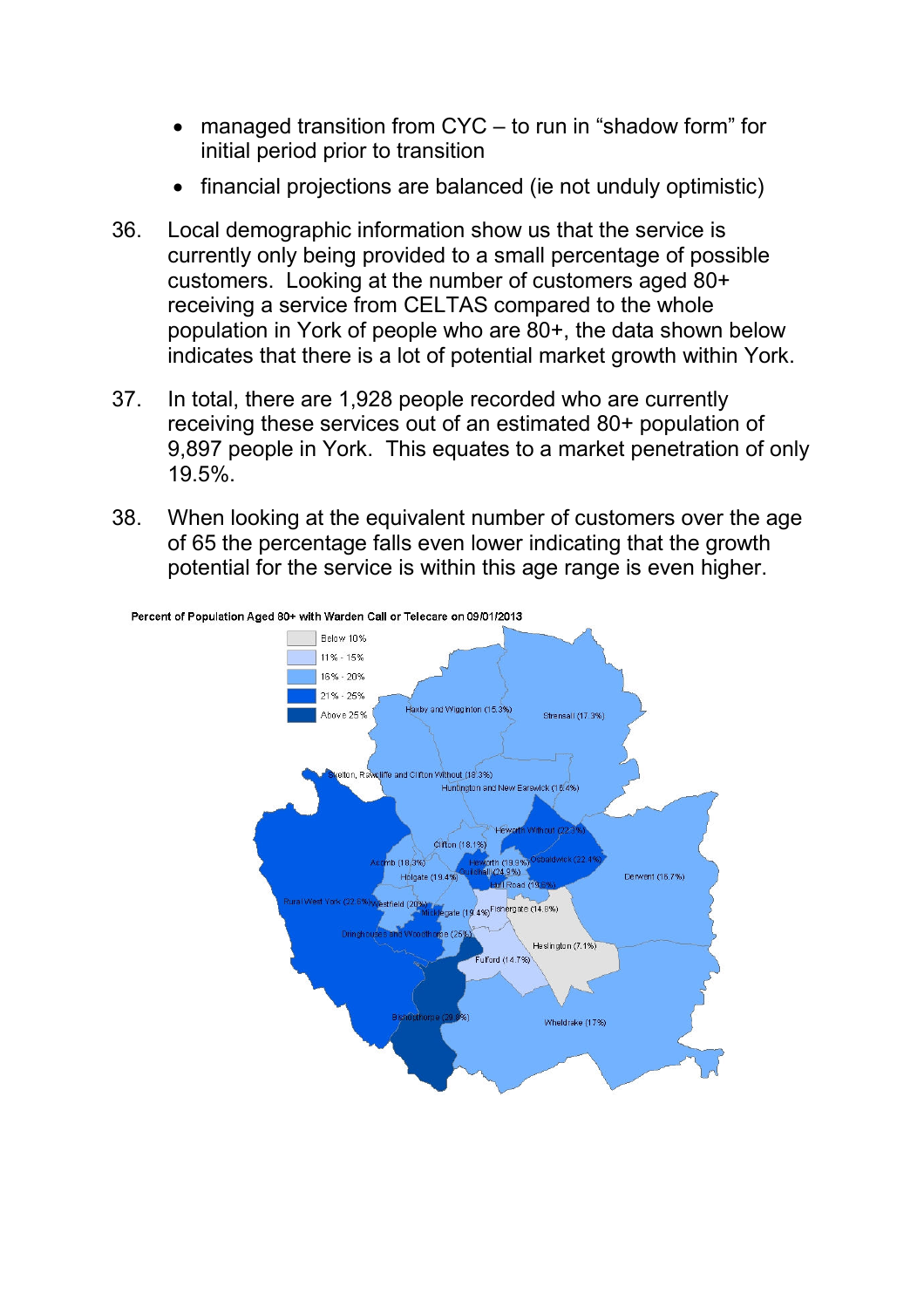# **Viability of the Social Enterprise**

- 39. In order to enable the Cabinet Members to make the decision whether or not to approve the decision for the CELTAS team to establish an independent social enterprise, a summary of the financial viability of the new organisation has been provided below (the financial implications to CYC are described in the 'Implications' section towards the end of this paper.)
- 40. A detailed analysis of future financial projections has been undertaken for the new organisation and concludes that it does represent a financially viable business opportunity. However, this financial viability is dependent upon certain key assumptions:
	- continued level of contributions/income from CYC, NHS and North Yorkshire County Council (including PCT health gain funding of £75k pa)
	- successful launch of new service lines:
		- *Loneworker Monitoring*
		- *Retail Outlet (based at the community stadium)*
		- *Telehealth (following successful bid for NHS contract)*
		- *Tele-consultancy service*
	- realisation of growth projections for the above new services, as well as for private customer telecare income
	- continuation of the CELS building lease agreement on current terms

(A full list of the planning assumptions used to develop these projections can be found in Sections 2.2 and 11.2 of the Business Plan.)

- 41. Projections indicate traded income growth of average. 2.15% per year with cumulative retained profit at year five of £146k (after tax and before accounting for any reinvestment).
- 42. The summary five year forecast Income & Expenditure statement for the new organisation is shown below: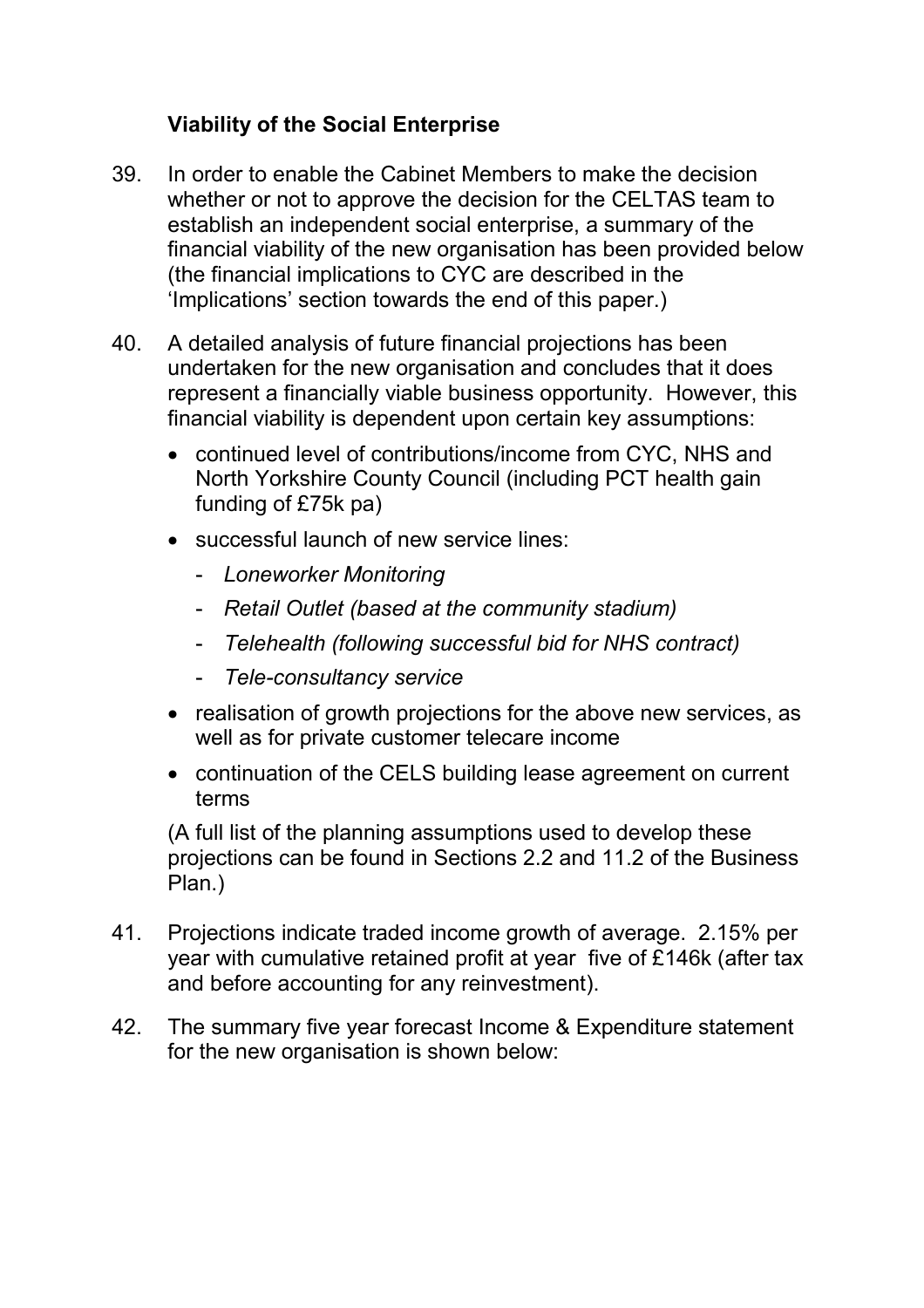| Income and Expenditure - 5 year summary $(E'000)$                |                   |                   |                 |                |        |
|------------------------------------------------------------------|-------------------|-------------------|-----------------|----------------|--------|
|                                                                  | Year <sub>1</sub> | Year <sub>2</sub> | Year 3          | Year 4         | Year 5 |
| Income from existing services:                                   |                   |                   |                 |                |        |
| <b>CYC</b> contribution                                          | 1,534             | 1,495             | 1,449           | 1,399          | 1,349  |
| Warden Call customer Income                                      | 301               | 316               | 335             | 358            | 387    |
| Other income and contributions (E.g. Health)                     | 256               | 263               | 269             | 276            | 283    |
| total                                                            | 2,091             | 2,074             | 2,053           | 2,033          | 2,019  |
| Cost of existing services                                        |                   |                   |                 |                |        |
| Staffing                                                         | 1,381             | 1,391             | 1,416           | 1,416          | 1,416  |
| Warden Call Equipment                                            | $\Omega$          | 27                | 33              | 41             | 51     |
| <b>CELS Equipment</b>                                            | 176               | 181               | 187             | 192            | 198    |
| Other                                                            | 245               | 250               | 256             | 260            | 267    |
| Support Service costs (Recharges)                                | 198               | 198               | 198             | 198            | 198    |
| total                                                            | 2,000             | 2,047             | 2,090           | 2,107          | 2,130  |
| Profit/(loss) from existing services                             | 91                | $\overline{27}$   | (37)            | (74)           | (111)  |
| Income from new services:                                        |                   |                   |                 |                |        |
| Loneworking                                                      | 5                 | 21                | 33              | 40             | 47     |
| Telehealth                                                       | 148               | 191               | 191             | 225            | 225    |
| <b>Retail Outlet</b>                                             | 0                 | 58                | 108             | 130            | 156    |
| Teleconsultancy                                                  | 35                | 43                | 53              | 62             | 73     |
| total                                                            | 188               | 313               | 385             | 457            | 501    |
| Cost of new services                                             |                   |                   |                 |                |        |
| Loneworking                                                      | 8                 | 8                 | 9               | $\overline{5}$ | 6      |
| Telehealth                                                       | 129               | 166               | 166             | 196            | 196    |
| <b>Retail Outlet</b>                                             | 0                 | 46                | 104             | 117            | 130    |
| Teleconsultancy                                                  | 27                | 33                | 47              | 53             | 59     |
| one off costs                                                    | 13                | 23                | 0               | 0              | 0      |
| Depreciation                                                     | 1                 | 3                 | 3               | 4              | 4      |
| total                                                            | 178               | 279               | 329             | 375            | 395    |
| Profit/(loss) from new services                                  | 10                | 34                | 56              | 82             | 106    |
| Overall profit/(loss) of operations                              | 101               | 61                | 19              | 8              | (5)    |
| less tax at 20%                                                  | (20)              | (12)              | (4)             | (2)            | 0      |
| Net profit after Interest, Tax, Depreciation<br>and Amortisation | 81                | 49                | $\overline{15}$ | 6              | (5)    |
| <b>Retained Profit</b>                                           | 81                | 130               | 145             | 151            | 146    |

43. The table above shows the forecast five year Income & Expenditure statement for the potential PSM. It can be seen that for the existing services a surplus is made in the first two years, following which there is a decline in subsequent years. This decline is largely due to two key factors. Firstly, the CYC contribution reduces year on year to meet the budgeted £200k saving. Secondly, the decline in profit is also impacted by the CYC contract value for funded customers being fixed, requiring the additional costs of a growing customer base to be absorbed by the potential PSM. NB there is an expectation that once the volumes pass a to-be-agreed threshold the contract value will be re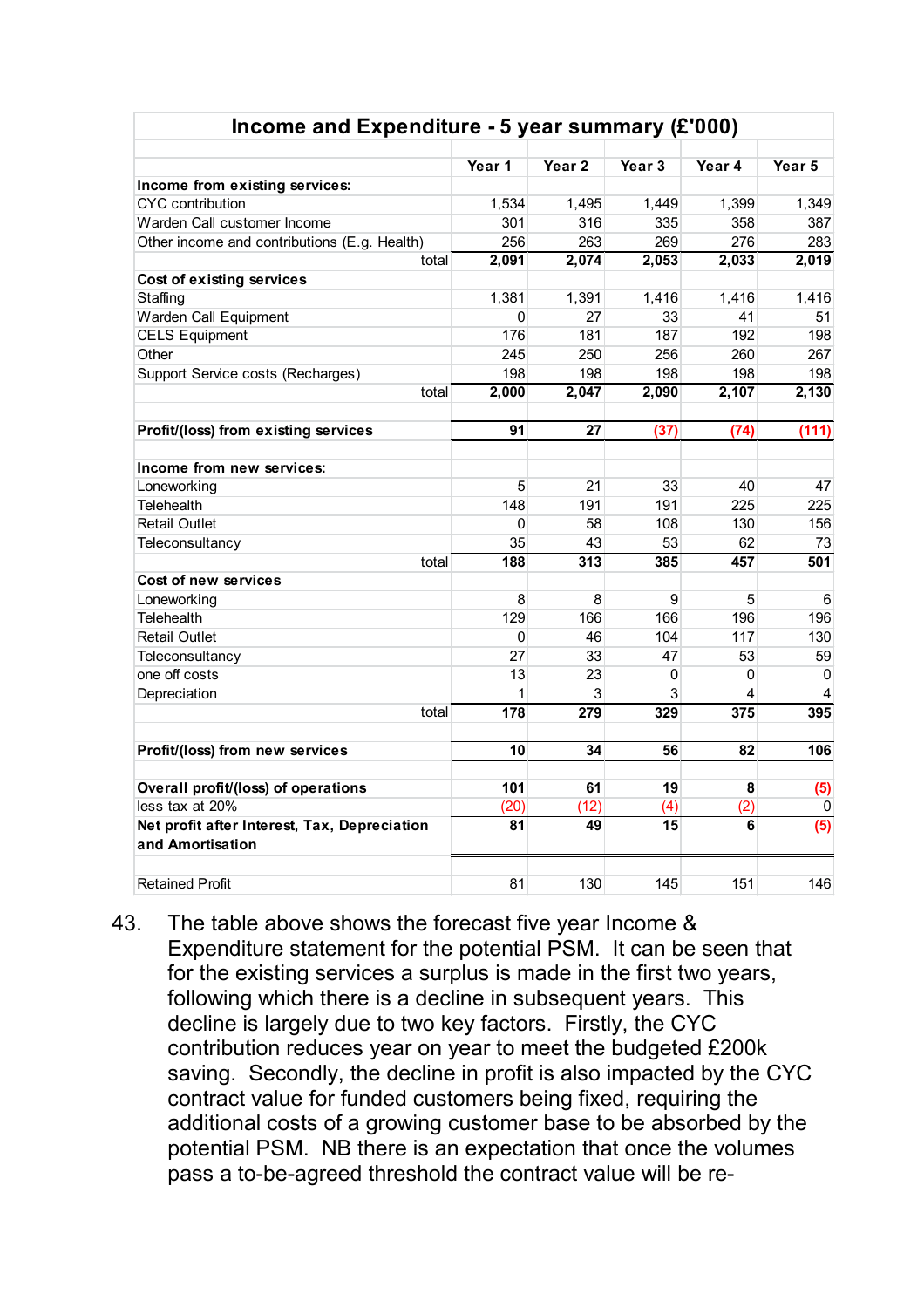negotiated to reflect the new volumes (funded customer volumes are expected to grow between 3-5% year-on-year).

- 44. The table above also shows that for the new services a modest surplus is made in the first year, following which there is a gradual year-on-year increase in the surplus generated.
- 45. The overall effect on the Income & Expenditure statement for both existing and new services is a surplus in each of the first years of trading. In the fifth year the forecast shows that there will be a small overall loss.
- 46. Analysis of the cash flow position shows the service being in a cash surplus throughout each of the first five years, removing the need for any capital injection or bridging loan (a facility that would often be required by a new business).
- 47. In the medium to long term, the organisation will develop its services to offer a selection of tailor-made services to both statutory agencies and the general public. It will also develop the appropriate charging models to ensure the organisation is able to grow and achieve long term sustainability.
- 48. It is proposed that this plan is achievable and represents significant short-term financial benefits for CYC, whilst ensuring the longer term survival, development and growth of our services, which are so important for our customers in York. There is confidence that this is achievable because:
	- existing service teams have established a good reputation for high quality service delivery
	- there is significant opportunity to develop services in tangential markets with modest additional investment
	- the sole focus of the enterprise is on service delivery that enables and supports independent living – less distraction for management team
	- the management team are driven and committed support by appropriately qualified and experienced Board members
	- managed transition from CYC the board will run in 'shadow' form for initial period prior to transition
	- financial projections are balanced (and not unduly optimistic)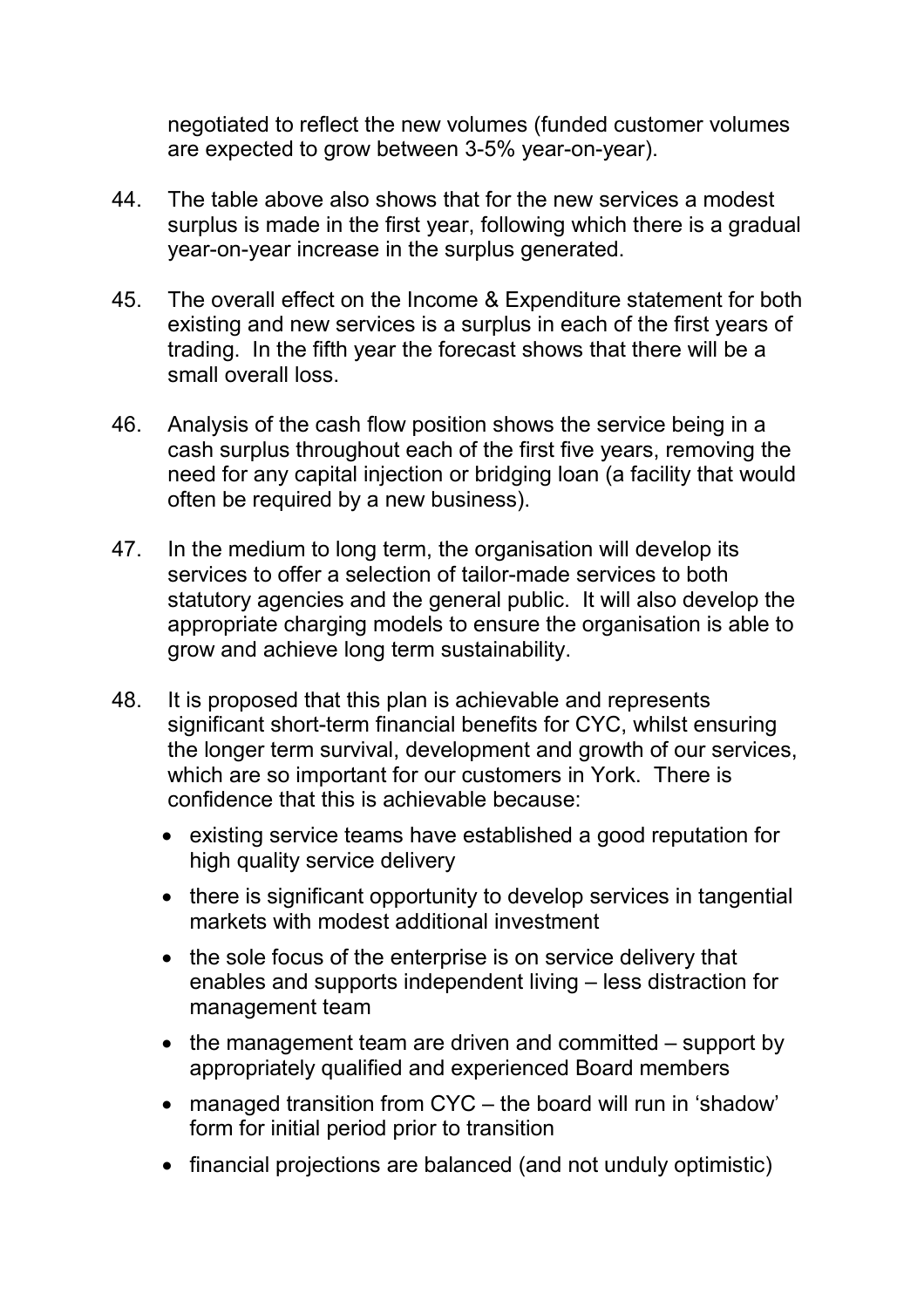49. However, it must be recognised that realising this plan will be challenging and, accordingly, it will be important to establish the social enterprise with the right leadership and culture and manage the transition from CYC as professionally and effectively as possible.

## **Parent Body Commitments**

- 50. An implicit part of the creation of an independent NEW NAME (and indeed the status quo with the creation of most public service mutuals) is for the Parent Body (CYC) to make a financial contribution to the nascent organisation during the early years of operation. This reflects the fact that the new organisation will continue to provide a public service and also to allow the organisation to build solid foundations as an independent commercial enterprise.
- 51. The CYC financial commitments are included in the summary I&E figures above, within the income figures for each service, but have been presented separately here for the purposes of clarity.

# **Council Plan**

## **Strategic Objectives**

- 52. The new organisation will continue to provide the high quality service to its existing customers while reaching out to more people and searching for more efficient and effective solutions for all customers. Our objectives will benefit both the customer of the service and the wider community. We will work closely with partner organisations to fulfil these and they will challenge us to improve and be successful.
- 53. The strategic and social objectives of the organisation will help the council in at least three of its five stated objectives within the current Council Plan and will endeavour to assist where possible with the protection of the environment:
	- create jobs and grow the economy
	- build strong communities
	- protect vulnerable people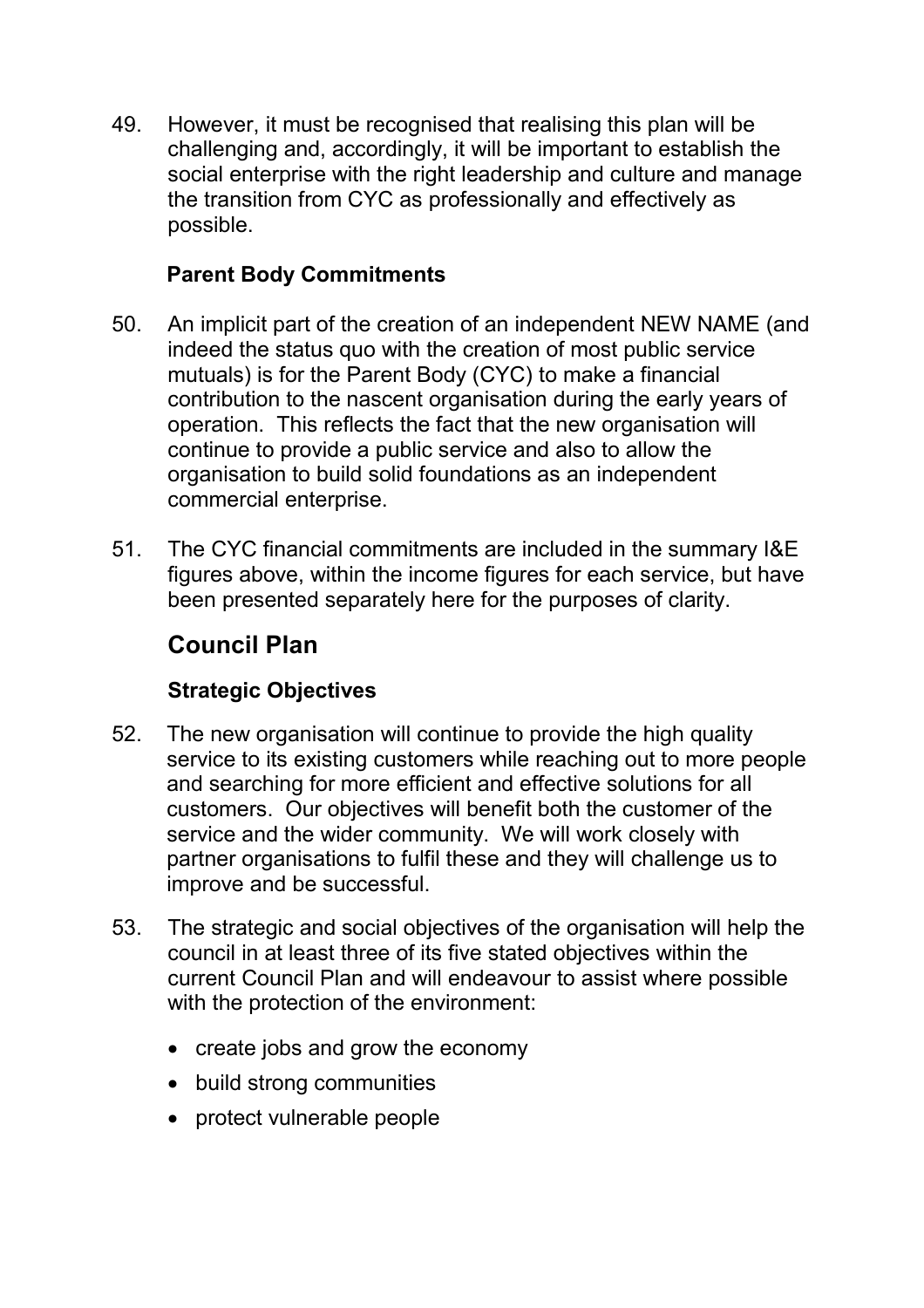| <b>Strategic</b>                                         | <b>Strategic Objective</b>                                                                                                                                                                                                                                |  |  |
|----------------------------------------------------------|-----------------------------------------------------------------------------------------------------------------------------------------------------------------------------------------------------------------------------------------------------------|--|--|
| <b>Objective Group</b>                                   |                                                                                                                                                                                                                                                           |  |  |
| Accessibility                                            | To provide an efficient emergency response service to<br>vulnerable people.                                                                                                                                                                               |  |  |
|                                                          | To offer equipment services as a universal service to<br>support primary prevention.                                                                                                                                                                      |  |  |
|                                                          | Increase the uptake of equipment services by<br>communicating the potential benefits to service users<br>and carers and by providing Telecare opportunities in a<br>diverse range of existing service settings across<br>health, housing and social care. |  |  |
|                                                          | Increased access through extended opening hours,<br>online ordering and the development of a retail outlet.                                                                                                                                               |  |  |
|                                                          | Work in partnership to ensure that equipment services<br>are more widely accessible, acceptable and<br>understood by all those who could benefit from<br>Telecare and other equipment solutions.                                                          |  |  |
| Employer of<br>choice                                    | To create an organisation that values and supports its<br>members and one that encourages personal<br>development.                                                                                                                                        |  |  |
|                                                          | To employ and provide, where possible,<br>apprenticeships to support young people into the work<br>place.                                                                                                                                                 |  |  |
|                                                          | To support the City of York Council pledge regarding<br>provision of a 'living wage' to all employees.                                                                                                                                                    |  |  |
| The safe use and<br>care of<br>equipment and<br>telecare | Develop and offer training packages for both statutory<br>and private agencies relating to equipment, telecare<br>and the prevention agenda.                                                                                                              |  |  |
| Sustainable and<br>flexible                              | Upgrading of existing stock through the reinvestment of<br>cost savings and profits.                                                                                                                                                                      |  |  |
| organisation                                             | Develop and increase stakeholder involvement and<br>include service users in the future direction of the<br>organisation.                                                                                                                                 |  |  |
|                                                          | Deliver growth in the telecare service and ensure<br>targets for delivery and installation are maintained.                                                                                                                                                |  |  |
|                                                          | To secure contracts with public sector and private<br>agencies to provide equipment, telecare and<br>telehealth.                                                                                                                                          |  |  |

# **Social Objectives**

54. These objectives are aspirations of the positive intention towards the local area, aiming to promote prosperity and develop a strong relationship with local residents in order to co-exist harmoniously.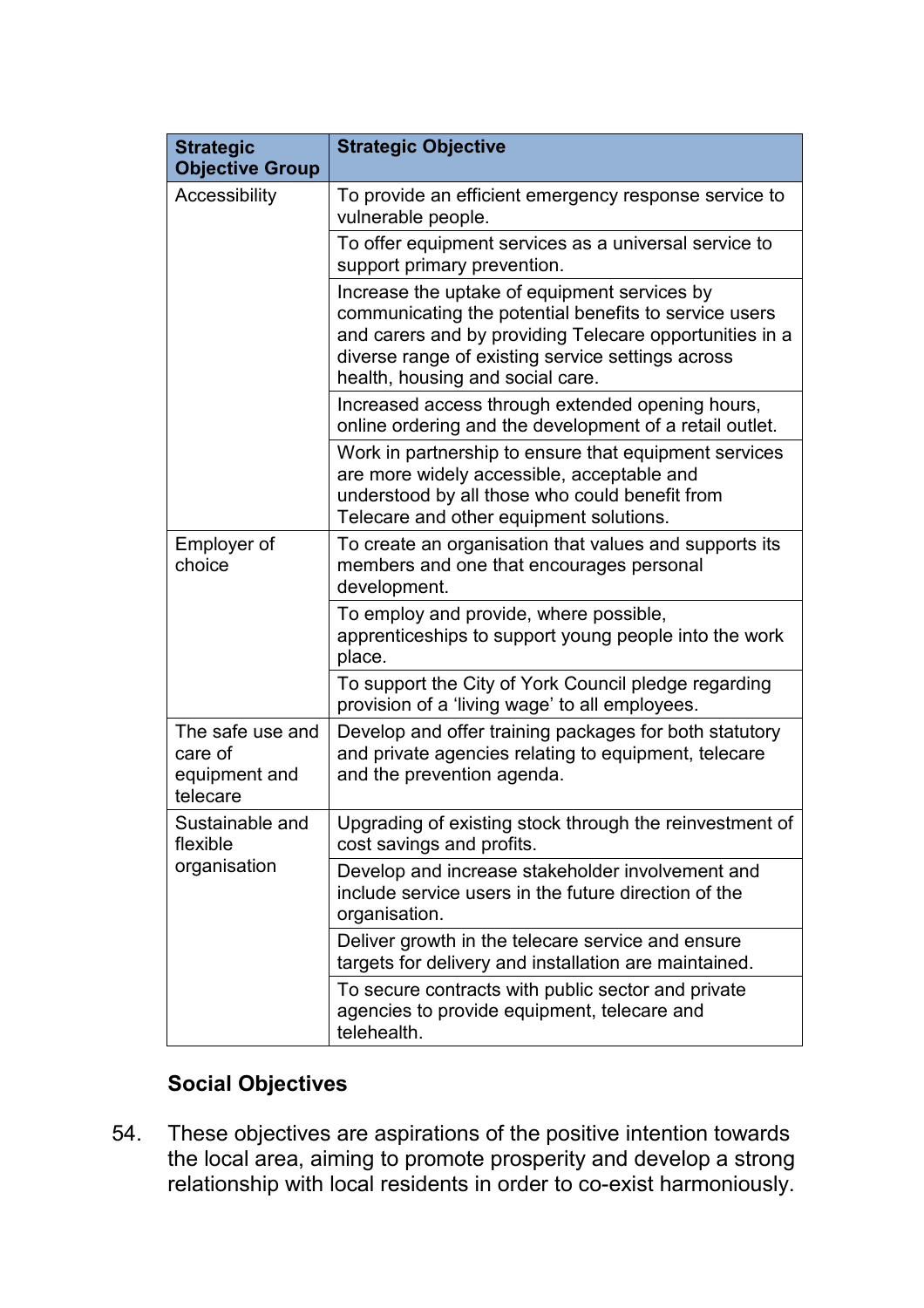They indicate what this organisation will 'give back' to the wider community.

| <b>Social Objective</b><br><b>Group</b>                       | <b>Social Objective</b>                                                                                                             |  |  |
|---------------------------------------------------------------|-------------------------------------------------------------------------------------------------------------------------------------|--|--|
| <b>Job Creation</b>                                           | The organisation will grow its infrastructure in line with<br>increasing demand on its services and will seek to<br>employ locally. |  |  |
|                                                               | Look to develop supportive work placements and<br>supported employment where possible for people with<br>disabilities.              |  |  |
|                                                               | Will provide apprenticeship programmes where<br>possible to support young people into employment.                                   |  |  |
| Partnership working<br>to support the<br><b>Public Health</b> | Making York a great place for older people to live<br>where they can maintain their independence as long as<br>possible.            |  |  |
| priorities                                                    | Improving mental health and intervening early<br>supporting the early awareness of dementia.                                        |  |  |
|                                                               | Reducing health inequalities and help to find solutions<br>to prevent loneliness and isolation.                                     |  |  |
| Environmentally<br>conscious                                  | The organisation will seek to monitor, regulate and<br>reduce its carbon footprint where possible.                                  |  |  |
|                                                               | Will continue to refurbish all low cost equipment until<br>an environmentally friendly alternative has been<br>sought.              |  |  |
| Carers support                                                | Wherever possible the organisation will provide<br>equipment solutions, advice and training to support<br>informal carers.          |  |  |

# **Implications**

#### **Financial**

- 55. The detailed analysis of the financial viability of the proposed enterprise, prepared by Mutual Ventures, is set out in the main body of the report. The assumptions within the business plan about the existing CYC budgets, current income and contributions have been verified.
- 56. The plan assumes that employer pension contributions remain at the current CYC level of 19.7%. However, this is yet to be assessed and therefore the costs set out in the plan may vary. If the final assessment results in increased costs, either to the social enterprise if the "matched" option is taken or to the council if the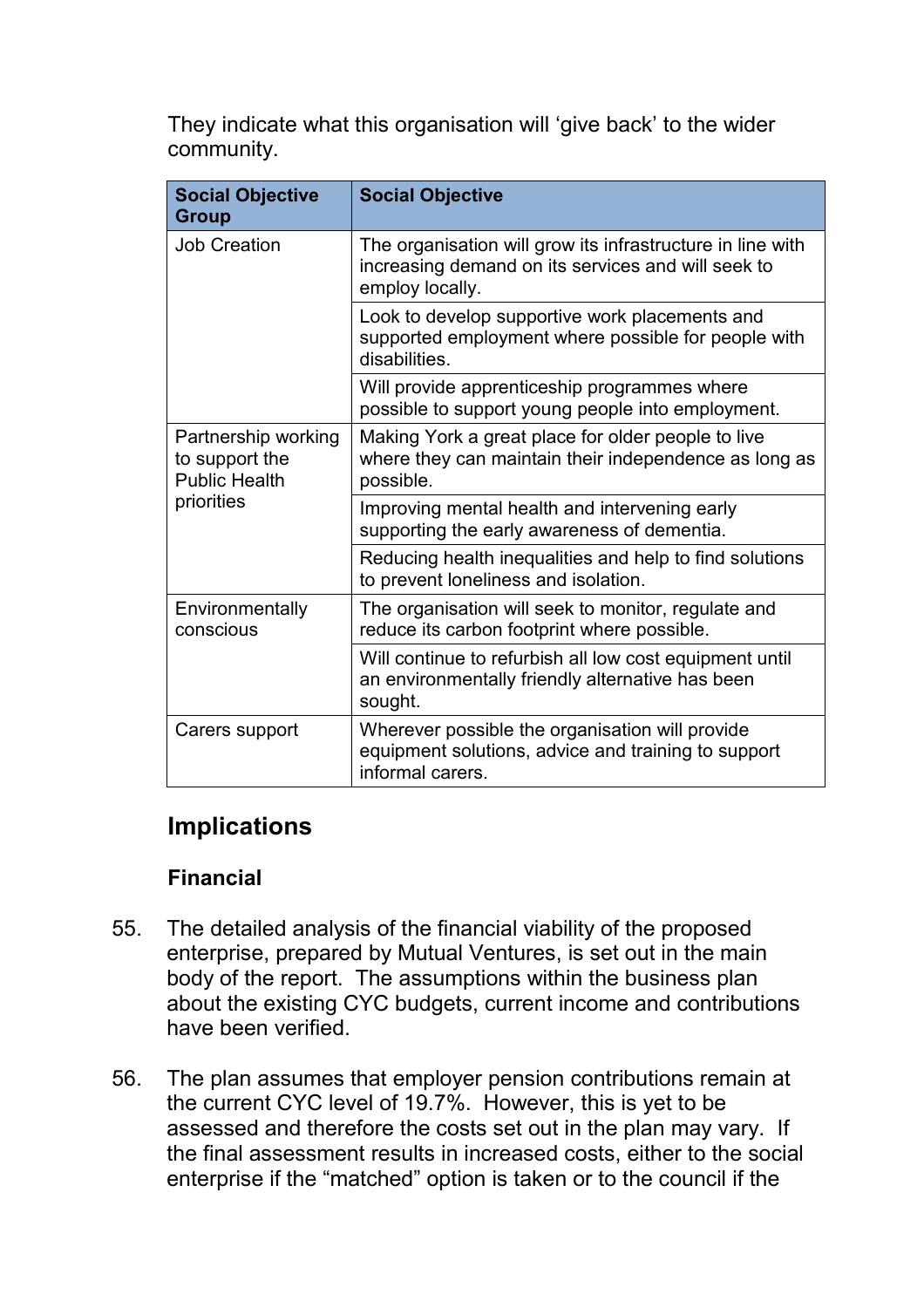"full risk" option is taken, then further cost mitigations would have to be identified.

- 57. The business plan assumes that all equipment will be retained by the council and leased to the new enterprise at a peppercorn rent.
- 58. The proposed new enterprise is to be incorporated as a Community Interest Company. As such it will have to charge VAT to non-disabled customers for the warden call response service. This could increase some customers' charges by 5% (the 20% rate would not apply). This issue will be considered in the consultation with customers about the introduction of a tiered charging policy which is the subject of a separate report to the Cabinet Member in June. The VAT element could be included in any overall increase in charge for the service if agreed to avoid customers having to pay this.
- 59. The future viability of the enterprise is clearly dependent on the assumptions within the business plan for customer and income growth. The plan assumes that by year 5 additional income totalling £501k (£106k) net of associated costs) will be generated from the introduction of new services. In addition, private customer numbers are assumed to rise by 5%, 6%, 7%, and 8% respectively over years 2 to 5 of the business plan.

#### Implications for CYC Budgets

- 60. The current net CYC base revenue budget (excluding capital financing costs, but including 2013/14 staff increment growth and estimated support service costs) for the services transferring would form the basis of the value of the contract that CYC would have with CELTAS. These budgets total £1,534k.
- 61. From this base figure the council's MTFF assumes £50k pa savings each year over the period 2014/15 to 2017/18 (£200k in total). This means the annual contract value (subject to adjustment to the support service charge amounts discussed below) would be:
	- Year 1 £1,534k
	- Year 2 £1,495k
	- Year 3 £1,449k
	- Year 4 £1,399k
	- Year 5 onwards £1,349k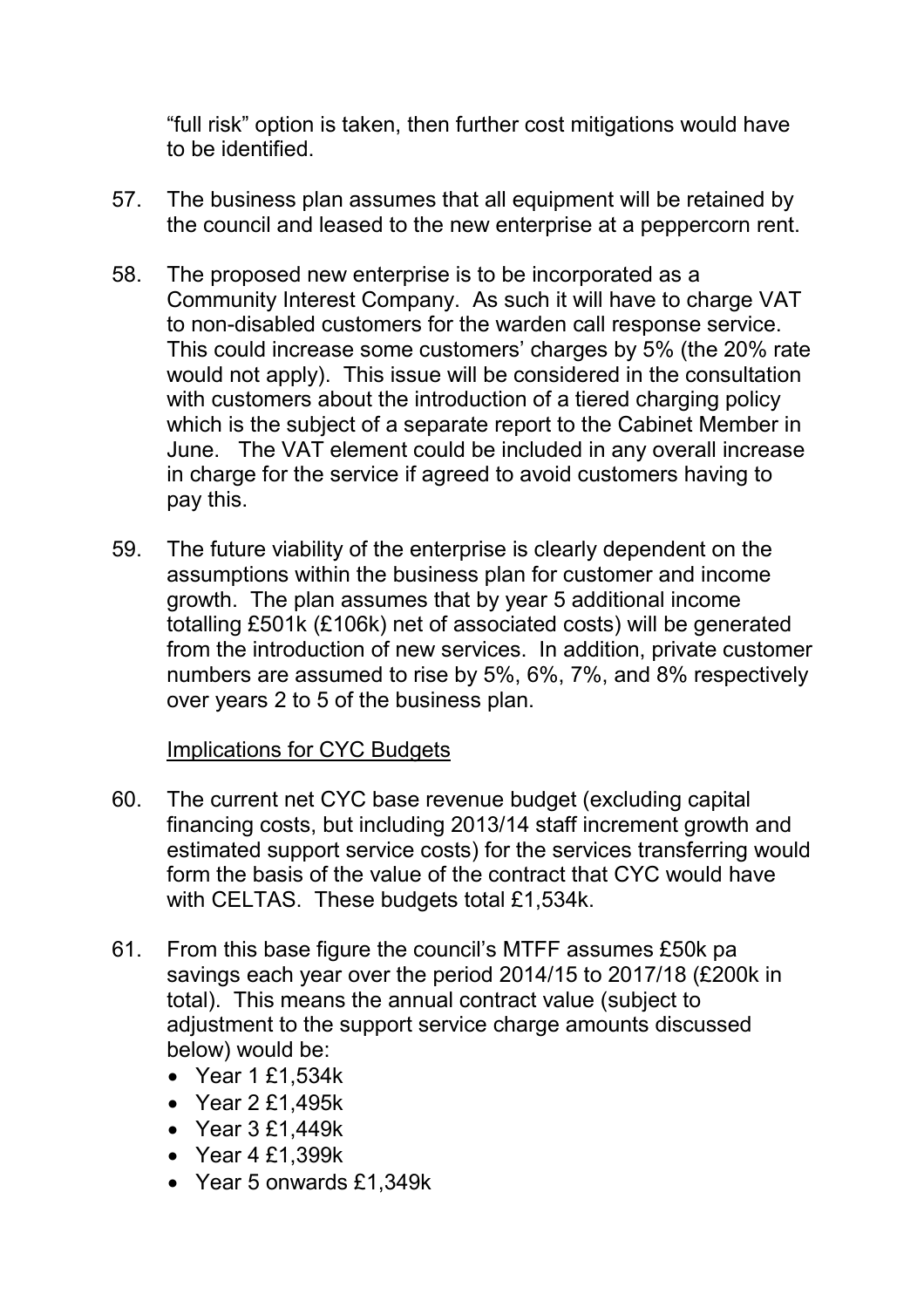- 62. Within the figures above there are support service charges totalling £198k covering centrally provided services such as HR, payroll, finance, ICT, legal etc. The business plan assumes that these services will continue to be purchased by CELTAS from CYC in the first year at the level of the current recharge values.
- 63. Prior to year 2 CYC will set out the actual charge it proposes to make for each support service from year 2 onwards. At this point the annual CYC contribution to CELTAS would be adjusted to reflect these actual support service costs. From year 2 onwards the business plan assumes that CELTAS will review these services and may decide to procure some or all of them from an alternative provider. This could result in a loss of income for these CYC services from year 2 onwards. If these services cannot reduce their own costs to match the reduction in their income then this will result in an additional pressure on CYC budgets.
- 64. There is a further potential risk for CYC budgets in relation to customers currently in receipt of Housing Benefit and/or Council Tax Benefit. These customers do not pay for their service and the base budget assumes £312k to fund these 1,200 non-paying customers. The CELTAS business plan assumes that this number of non-paying customers will remain relatively stable. However if the numbers were to increase then CELTAS would request an increase in the contract value. It could be argued that it would be in CELTAS's financial interest to actively promote an increase in non-paying customers as CELTAS income would increase accordingly, with a consequent unbudgeted expenditure pressure on CYC budgets. Under the current arrangements there is no such incentive for CYC to actively seek an increase in non-paying customers. This risk could be mitigated by requiring CELTAS to agree in advance any increase in CYC customers prior to any additional funding being made available.
- 65. The business plan assumes that the current CYC Capital Programme rolling allocation of £250k pa for Warden Call and Telecare Equipment is made available on an on-going basis to purchase equipment that will be used by CELTAS for CYC customers. The council's currently approved capital programme includes this sum through to the 2017/18 financial year.
- 66. It is assumed that CYC will fund the costs arising from any shortfall in pension liabilities at the point of transfer. Security bonds may be needed and held by the authority to facilitate this. An actuarial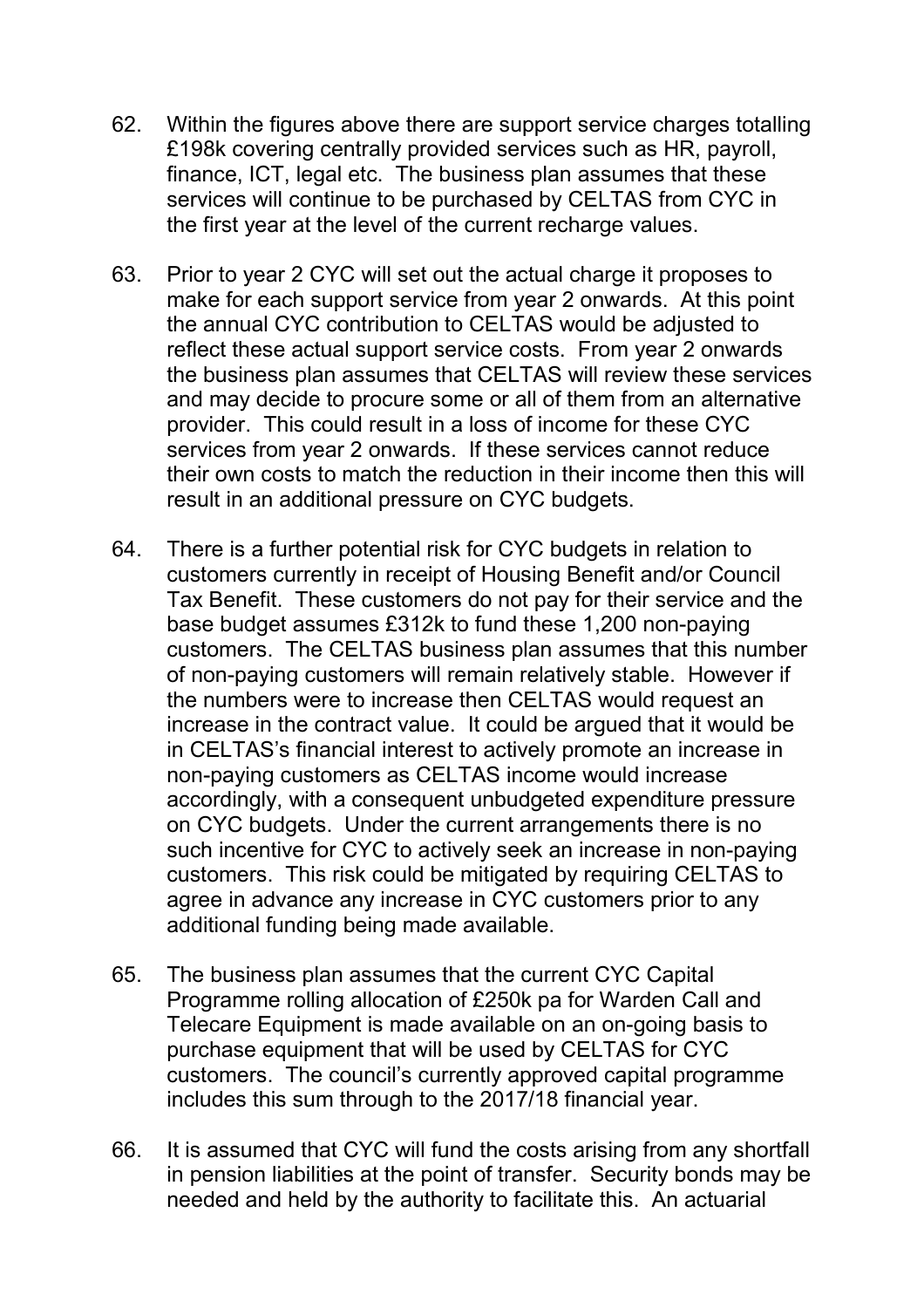review will need to be undertaken to assess the value of this potential initial liability. In addition, as discussed previously the council would become responsible for any future pensions risk if the "full risk" option were chosen. If this were the case then further mitigating savings would be required.

- 67. It has been assessed that CYC's VAT position would not be adversely affected financially from the proposal to spin out CELTAS. The partial exemption limit of 5% is not breached by moving these services outside of the council, nor does it move the council into a repayment rather than a recovery position and as such there is no financial impact on CYC.
- 68. The costs of preparing the business plan and developing the case for establishing the social enterprise have been funded from a grant of £68k from the Cabinet Office's Social Enterprise Investment Fund (SEIF), and a £5k allocation from the council's Development and Innovation Fund (DIF). If approval is granted to establish a social enterprise then a further grant to cover the implementation costs has been agreed in principle from the Cabinet Office.

## **Human Resources (HR)**

- 69. The development of the business plan has included HR advice and guidance to determine the TUPE implications for the staff group concerned. TUPE would apply to all staff and managers in the current service to transfer to the new organisation. Actuary work is being completed with regards to staff pensions and it is expected that this Social Enterprise would receive admitted body status into the LGPS as we have had initial confirmation that it would be accepted. Further consultation with staff, unions and stakeholders will continue throughout the business planning, and if approved, transition phase.
- 70. This will impact on a total of 51 front line staff members, one supervisor (CELS), two team leaders (Warden Call), one service lead and one service manager – all staff and managers are to be included in the TUPE transfer.

## **Equalities**

71. Under S149 Equalities Act 2011, the LA has a general duty to have due regard to the need to eliminate discrimination and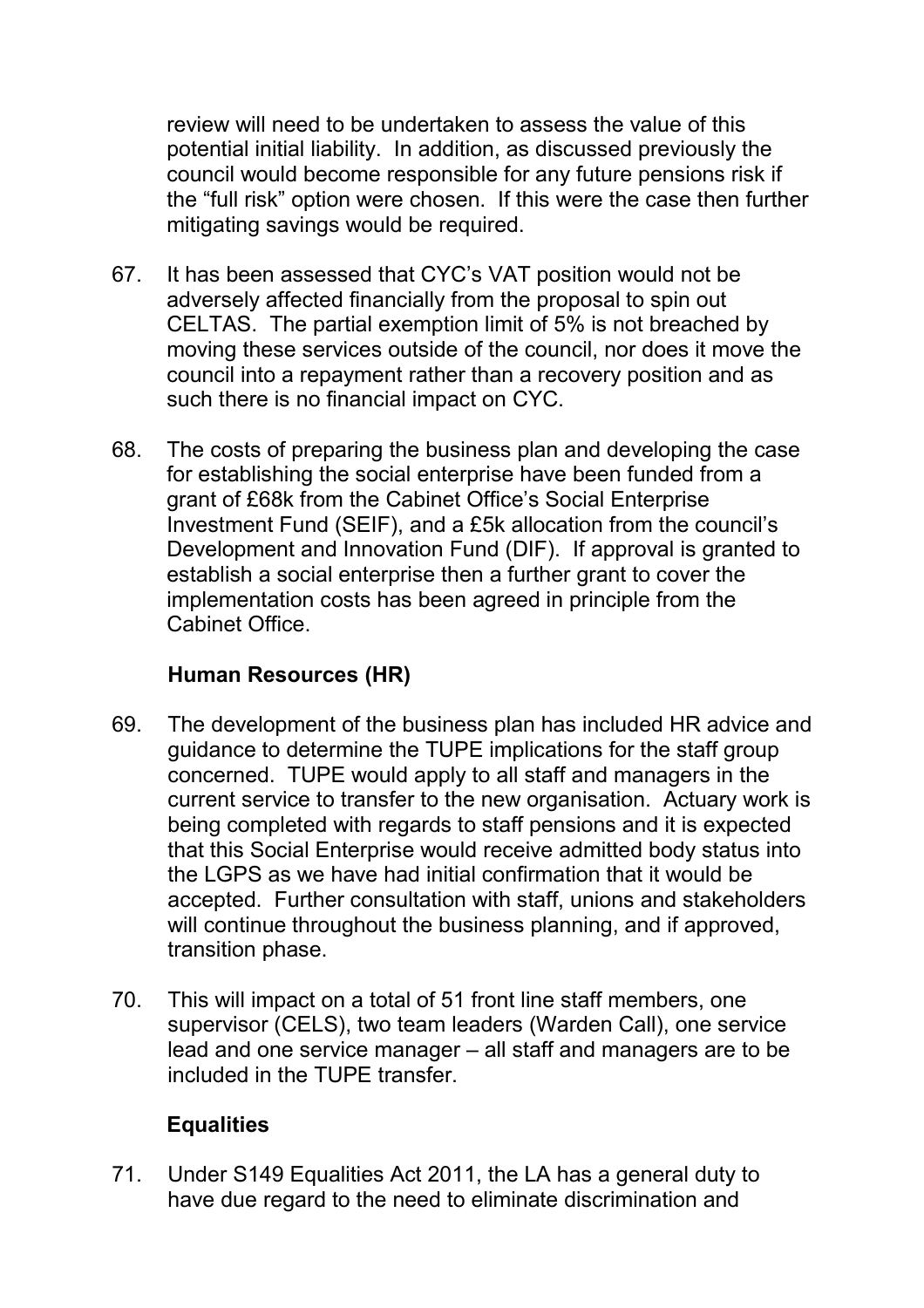advance equality of opportunity. This will involve a comprehensive Community Impact Assessment of the service as a result of the change of provider.

72. A full Community Impact Assessment has been completed as part of the final Business Plan and report to Cabinet. There are no equality issues arising from this proposal.

### **Legal**

- 73. There are various legal implications associated with the proposed decision to establish a Community Interest Company and the main considerations may be summarised as follows:
	- power to establish the Company Section 1 of the Localism Act 2011 provides a general power of competence, enabling local authorities to do anything an individual can do, which includes the power to set-up a company
	- fiduciary duty The LA is under a duty to local tax payers to ensure that it is spending their money prudently. In addition the LA must demonstrate, through its business case, that it is obtaining best value in setting-up the Company, and in any contract with it
	- procurement There are no procurement implications in settingup the Company, but if the LA decides to contract with the Company, consideration will need to be given to the EU Public Procurement Regulations and Directives. These apply to services above the threshold value of £173,934
- 74. "Part B" services, such as health and social services, are not subject to the full extent of the Procurement Regulation, such as the requirement for an OJEU notice (although a Contract Award Notice will still be required). However, the general principles of the Treaty need to be followed where there may be cross-border interest in a contract. These are the principles of nondiscrimination, transparency, equal treatment, proportionality, and mutual recognition.
- 75. Compliance with these requirements is generally demonstrated though a formal tender process although it can be demonstrated through a degree of advertising sufficient to enable the market to be opened up for competition.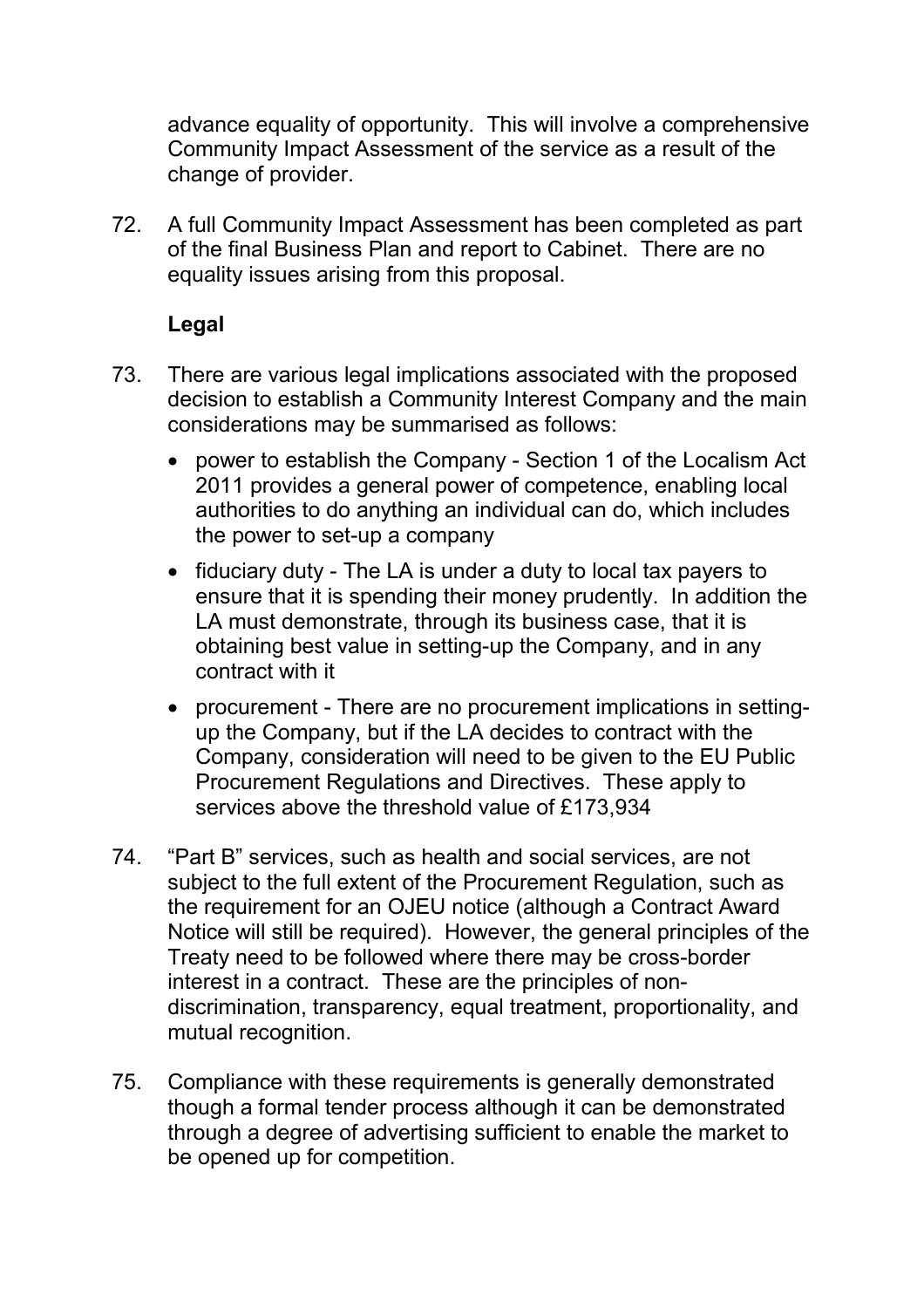- 76. There is no market and no possibility of cross border interest then there is no obligation to advertise or go though a formal tender process. In ascertaining whether there is potential cross border interest regard should be had to the subject matter of the procurement, the estimated value of the procurement, the place of performance or delivery, the size and structure of the relevant service market.
- 77. If there are potentially serious consequences for making an incorrect judgment as to whether a contract may attract cross border interest. The most likely outcome is that an aggrieved potential bidder could seek to prevent the contract being awarded or seek damages if it had been awarded. Alternatively the EU could take action against the government.
- 78. It is a judgment which requires knowledge of the market. For that reason carrying out a formal market testing is often recommended. That has not happened in this case. That is not necessarily fatal but means that the assessment of the risk of challenge is based purely on the service directorate's knowledge of the market.
- 79. State Aid Any public funds provided to entities who engage in commercial activities, which has the potential of distorting competition, and which may affect trade between Member States may amount to State Aid. Aid includes, for example, grants, other financial assistance, sale of assets at less than market value, and rents at less than commercial rates.
- 80. Officers will need to decide whether any aid which is likely to be given to the Company is likely to affect trade between Member States, or whether the services to be provided by the Company are purely local and have no interest to European entities.
- 81. If State Aid does apply, however, financial aid over a rolling period of three years from any source up to the de minimis level of 200,000 Euros is exempt, which means financial assistance can be given to the Company up to this limit without breaching the State Aid rules.

#### **Crime and Disorder**

82. There are no Crime and Disorder implications.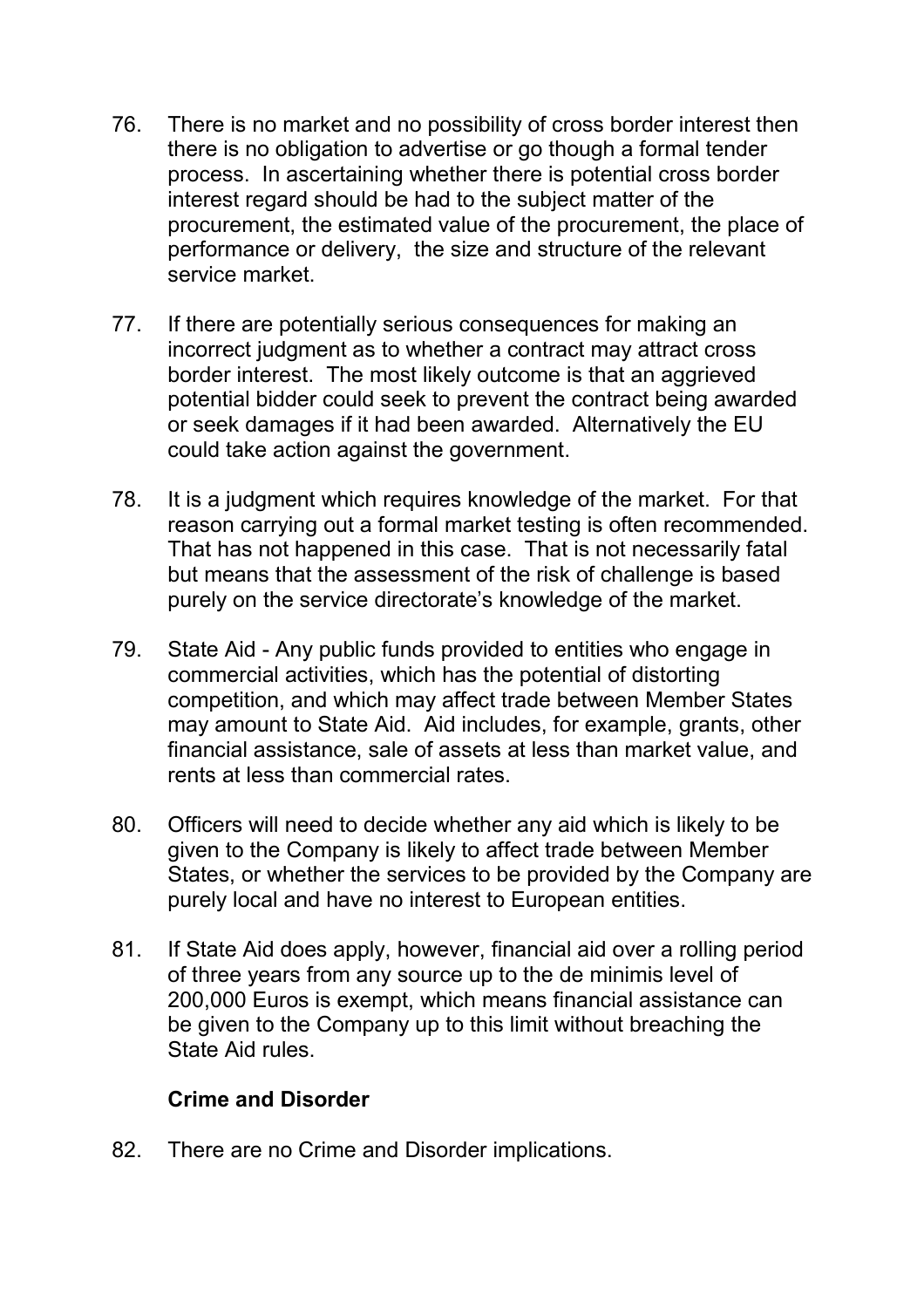# **Information Technology (IT)**

83. A number of IT considerations have been included in the Transition Plan, which outlines the activities that have to be completed prior to any go-live for the new organisation.

### **Property**

- 84. The LA is normally required to obtain best consideration which can reasonably obtain for any sale or lease for more than seven years of land and buildings. However, a lease in this case can reasonably be viewed by the council as having benefits to the social, economic or environmental well being of the area such as to bring it within a general consent from the Secretary of State to a disposal for less than best consideration.
- 85. Property Services have agreed an extension to the current lease of the CELS building. For the new organisation to take over the lease, CYC may be asked to act as a guarantor in the first instance, an arrangement not unusual to the council.

#### **Governance**

86. The report proposes the establishment of a company limited by guarantee with LA appointed directors. Members will be aware that directors owe their fiduciary responsibilities to the Company and not the council. The proposed Company would be a Community Interest Company and its assets used for community benefit. However, it would be for the Company to decide how best to meet that responsibility.

#### **Contractual Issues**

87. There will be a need to develop detailed contractual arrangements which will provide for the transfer or use of assets, the transfer of staff, the services to be provided back and the price to be paid for those services. The contract will aim to secure during its lifetime financial benefits for the council arising from the business plan being realised.

#### **Risk Management**

88. The Business Plan contains a full list of the risks identified with spinning the CELTAS services out. All of the risks have been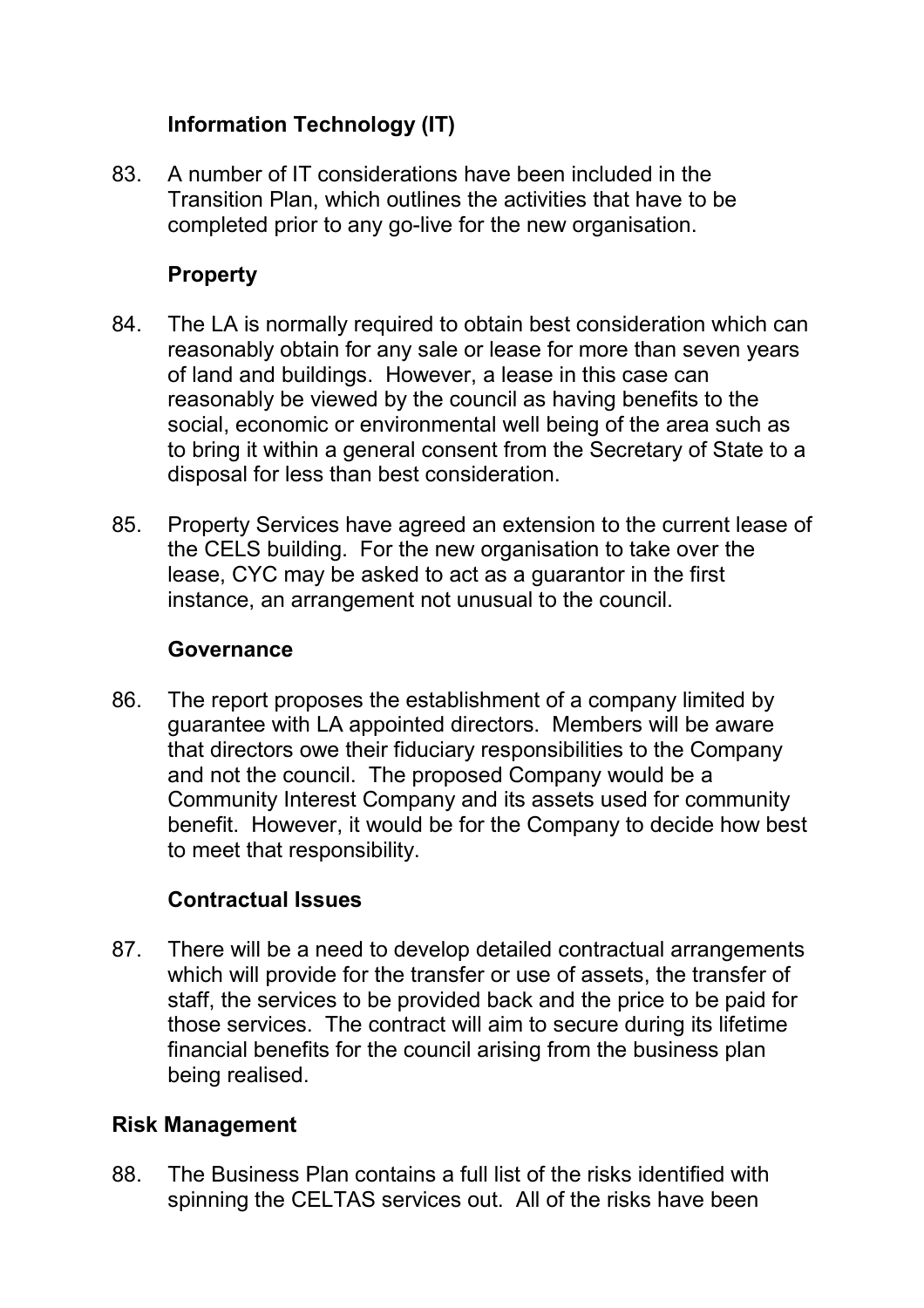assessed and activities undertaken to mitigate these. The key risks have been summarised:

| #              | <b>Risk</b>                                                                                                                                                                                   | <b>Mitigation Activity</b>                                                                                                                                                                                                                                                                                                                                                                                             |  |  |
|----------------|-----------------------------------------------------------------------------------------------------------------------------------------------------------------------------------------------|------------------------------------------------------------------------------------------------------------------------------------------------------------------------------------------------------------------------------------------------------------------------------------------------------------------------------------------------------------------------------------------------------------------------|--|--|
| 1              | Admitted body status not being<br>achieved could lead to staff not<br>being in favour of proceeding.                                                                                          | Initial positive discussions with local LGPS<br>administrator, North Yorkshire County<br>Council, have been had. Continue these<br>discussions and instruct actuary to<br>complete a valuation and agree the risk<br>transfer for pension contributions etc.                                                                                                                                                           |  |  |
| $\overline{2}$ | Staff concerns regarding<br>leaving the LA may result in<br>staff not wishing to transfer into<br>the new organisation. This<br>would result in the loss of<br>expertise to the organisation. | <b>Ensure Human Resources and positive</b><br>Union involvement throughout process.<br>Seek support and advice regarding TUPE<br>arrangements.                                                                                                                                                                                                                                                                         |  |  |
| 3              | Procurement challenge by<br>other potential providers to<br>uncontested contract award<br>could delay/end the spinning-<br>out process.                                                       | Market analysis completed and it indicates<br>that no single provider currently provides<br>the range of services delivered by the<br>potential PSM, and therefore be in a<br>position to challenge.<br>Legal advice taken on options for<br>mitigation (eg exemptions from public<br>procurement rules).                                                                                                              |  |  |
| $\overline{4}$ | State aid challenge by other<br>potential providers could<br>delay/end the spinning-out<br>process.                                                                                           | Market analysis completed and it indicates<br>that no single provider currently provides<br>the range of services delivered by the<br>potential PSM, and therefore be in a<br>position to challenge.<br>Legal advice taken on overall risk of<br>challenge and solutions identified to<br>mitigate this (eg lease arrangements for<br>asset transfer) and a challenge is therefore<br>less likely, but still possible. |  |  |
| 5              | The governance of the new<br>organisation may not be<br>sufficiently robust leading to<br>failure of the new organisation.                                                                    | Robust governance structure developed as<br>part of the Business Plan that includes a<br>board member from CYC, a sector expert<br>and a social entrepreneur/business expert.                                                                                                                                                                                                                                          |  |  |
| 6              | Staff lacking skills required to<br>fulfil all of the requirements<br>could lead to poor performance<br>by the new organisation.                                                              | Completed a detailed training needs<br>analysis during shadow form period, and<br>develop training programme as required.                                                                                                                                                                                                                                                                                              |  |  |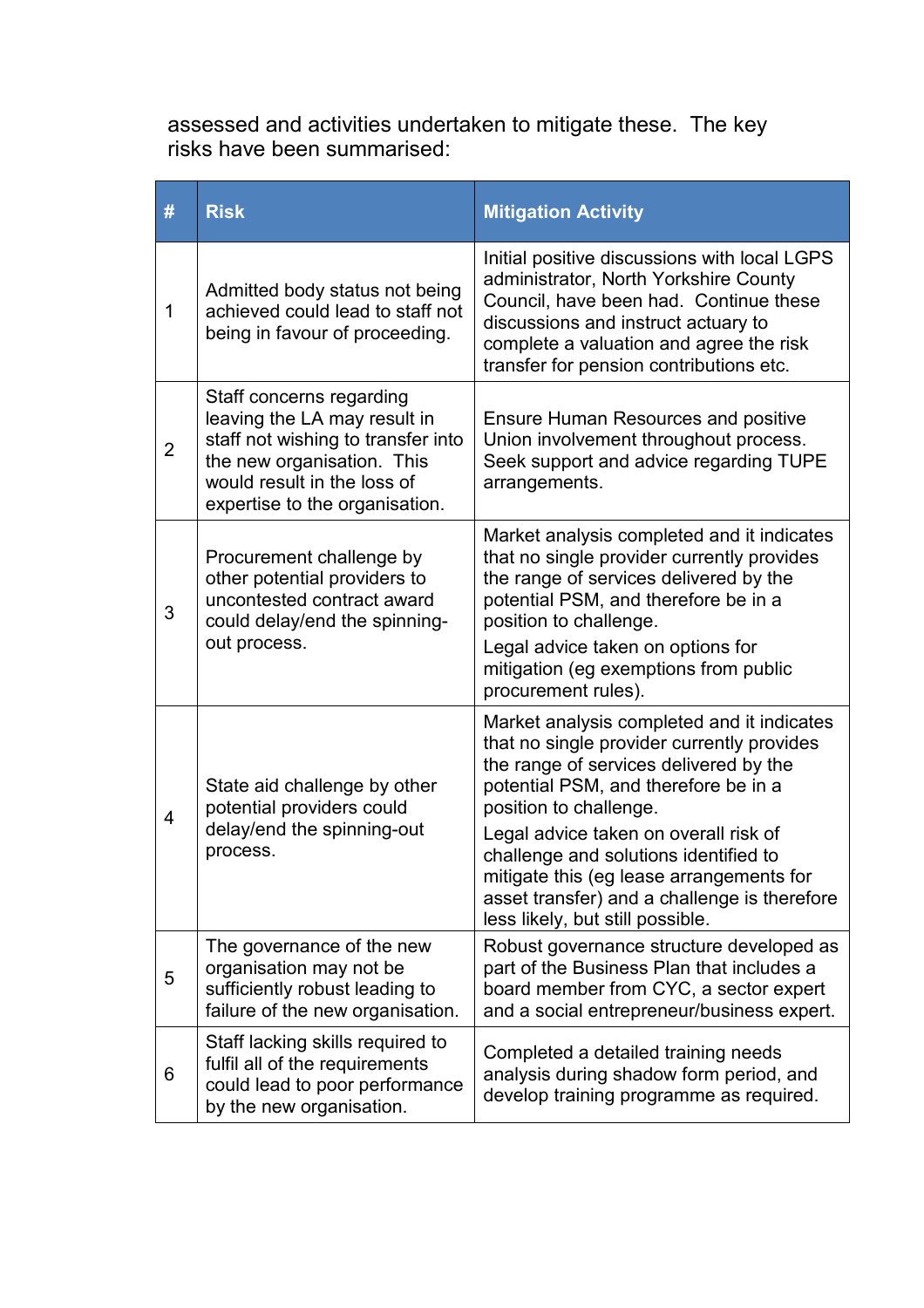| #              | <b>Risk</b>                                                                                                                                                                                        | <b>Mitigation Activity</b>                                                                                                                                                                                                                                                                                                                                                                                                                     |  |  |  |
|----------------|----------------------------------------------------------------------------------------------------------------------------------------------------------------------------------------------------|------------------------------------------------------------------------------------------------------------------------------------------------------------------------------------------------------------------------------------------------------------------------------------------------------------------------------------------------------------------------------------------------------------------------------------------------|--|--|--|
| $\overline{7}$ | The level of commercial<br>acumen within the<br>management team could<br>impact on the development of<br>the new enterprise.                                                                       | A board member will be appointed with<br>social entrepreneur/business/financial<br>expertise.<br>The capability for service delivery already<br>exists and will be bolstered by the<br>composition of the Board.<br>Seeking additional commercial, legal and<br>marketing support from the Mutual Support<br>Programme through the transition phase of<br>the process.                                                                         |  |  |  |
| 8              | Creation of a regional control<br>centre that would to potentially<br>be able offer a more<br>competitive rate than our<br>service could lead to a reduced<br>requirement for our control<br>room. | Based on current timescales, the potential<br>PSM will spin-out in advance of the<br>development of the regional control centre<br>so the potential PSM will be best placed to<br>become the regional hub.                                                                                                                                                                                                                                     |  |  |  |
| 9              | Competition from market/<br>ability to win contracts could<br>threaten the new organisation<br>becoming sustainable.                                                                               | Continuous engagement with initial key<br>clients.<br>Seek contracts outside locality for current<br>services, and within/outside of locality for<br>future services.<br>Ensure marketing strategy & materials is in<br>place from go-live. Web design and ability<br>for online sales to be developed as soon<br>as possible to boost initial income levels.<br>Develop enhanced services that will aim to<br>achieve better social outcomes. |  |  |  |
| 10             | The inability to make a profit to<br>re-invest into the new<br>organisation could cause the<br>new organisation to fail.                                                                           | A flexible resourcing model will be adopted<br>to limit our overhead costs and ensure we<br>adapt our operational model to the<br>development of the market.<br>Ensure close relationship with CYC<br>Financial Services, and review financial<br>statements regularly.                                                                                                                                                                        |  |  |  |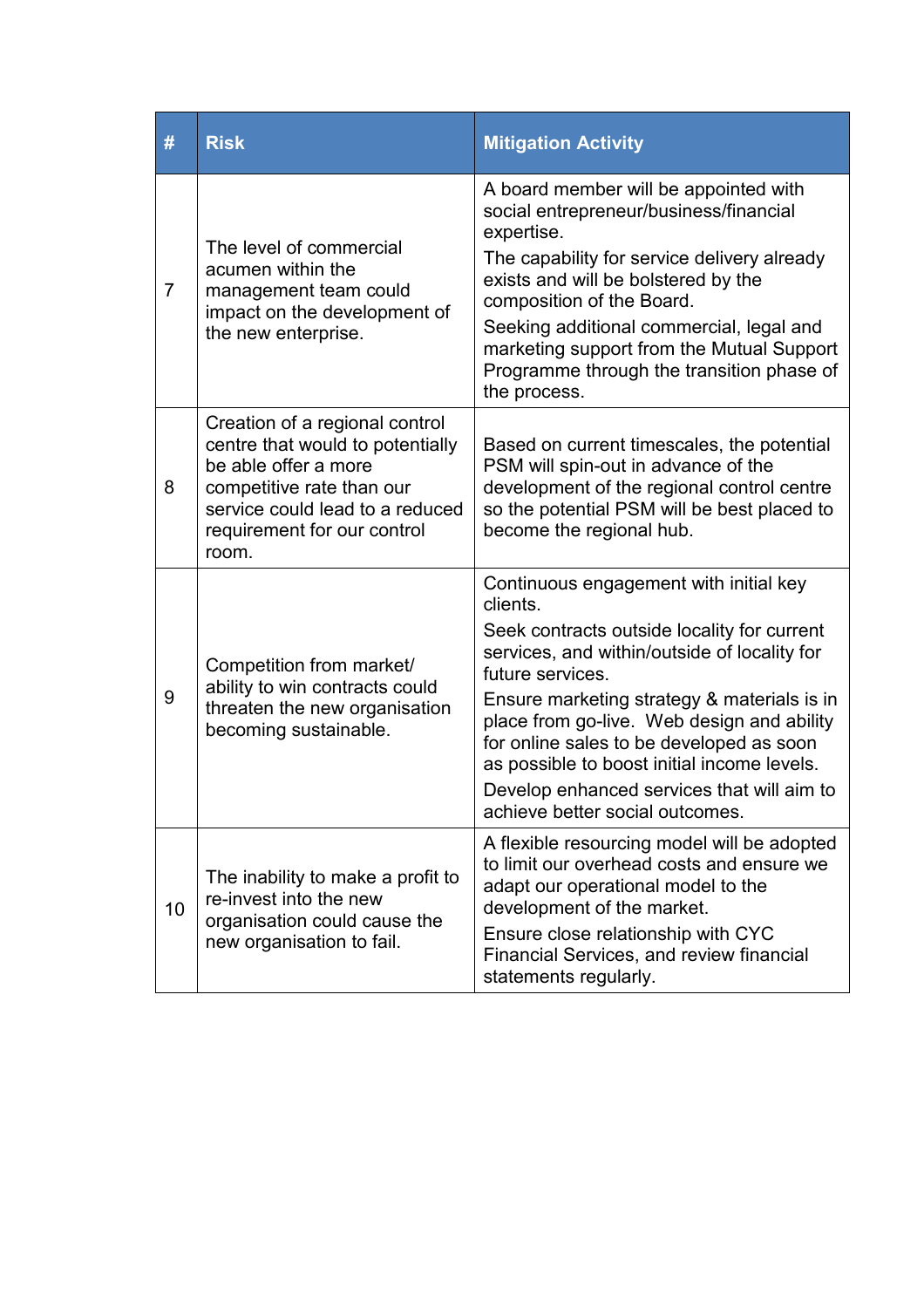#### **Recommendations**

- 89. Cabinet Members are asked to consider the opportunity to establish the council's first social enterprise and the following recommendations:
	- to create a mutual, Social Enterprise organisation to provide the Warden Call/CELS service in shadow form to facilitate smooth transition
	- approval of the proposed governance structure and legal form (Community Interest Company, in the form of a Company Limited by Guarantee) for the reasons described in sections 4 and 5 of this paper
	- to provide a further report on progress in December 2013 to seek confirmation of a 1 April 2014 start date for the new organisation

Reason: To create a viable social enterprise opportunity that will provide services to a wider customer base whilst providing value for money to the council.

| <b>Contact Details</b> |  |
|------------------------|--|
|------------------------|--|

| <b>Author:</b>                                                  | <b>Chief Officer Responsible for the report:</b>                                                                                                                   |              |             |                     |
|-----------------------------------------------------------------|--------------------------------------------------------------------------------------------------------------------------------------------------------------------|--------------|-------------|---------------------|
| <b>Heather Barden</b>                                           | <b>Graham Terry</b>                                                                                                                                                |              |             |                     |
| Service Manager                                                 | Assistant Director (Adult Commissioning,                                                                                                                           |              |             |                     |
| Home Care                                                       | <b>Provision &amp; Modernisation)</b>                                                                                                                              |              |             |                     |
| Adults, Children and                                            |                                                                                                                                                                    |              |             |                     |
| Education                                                       | <b>Kevin Hall</b>                                                                                                                                                  |              |             |                     |
| 01904 554143                                                    | Interim Director of Adults, Children and                                                                                                                           |              |             |                     |
|                                                                 | Education                                                                                                                                                          |              |             |                     |
|                                                                 | <b>Report</b>                                                                                                                                                      | $\checkmark$ | <b>Date</b> | 25 April 2013       |
|                                                                 | <b>Approved</b>                                                                                                                                                    |              |             |                     |
|                                                                 | <b>Cabinet Member Responsible for the</b><br>report:<br><b>CIIr Tracey Simpson-Laing</b><br>Cabinet Member for Health, Housing and<br><b>Adult Social Services</b> |              |             |                     |
| <b>Wards Affected:</b>                                          |                                                                                                                                                                    |              |             | $\checkmark$<br>All |
| For further information please contact the author of the report |                                                                                                                                                                    |              |             |                     |